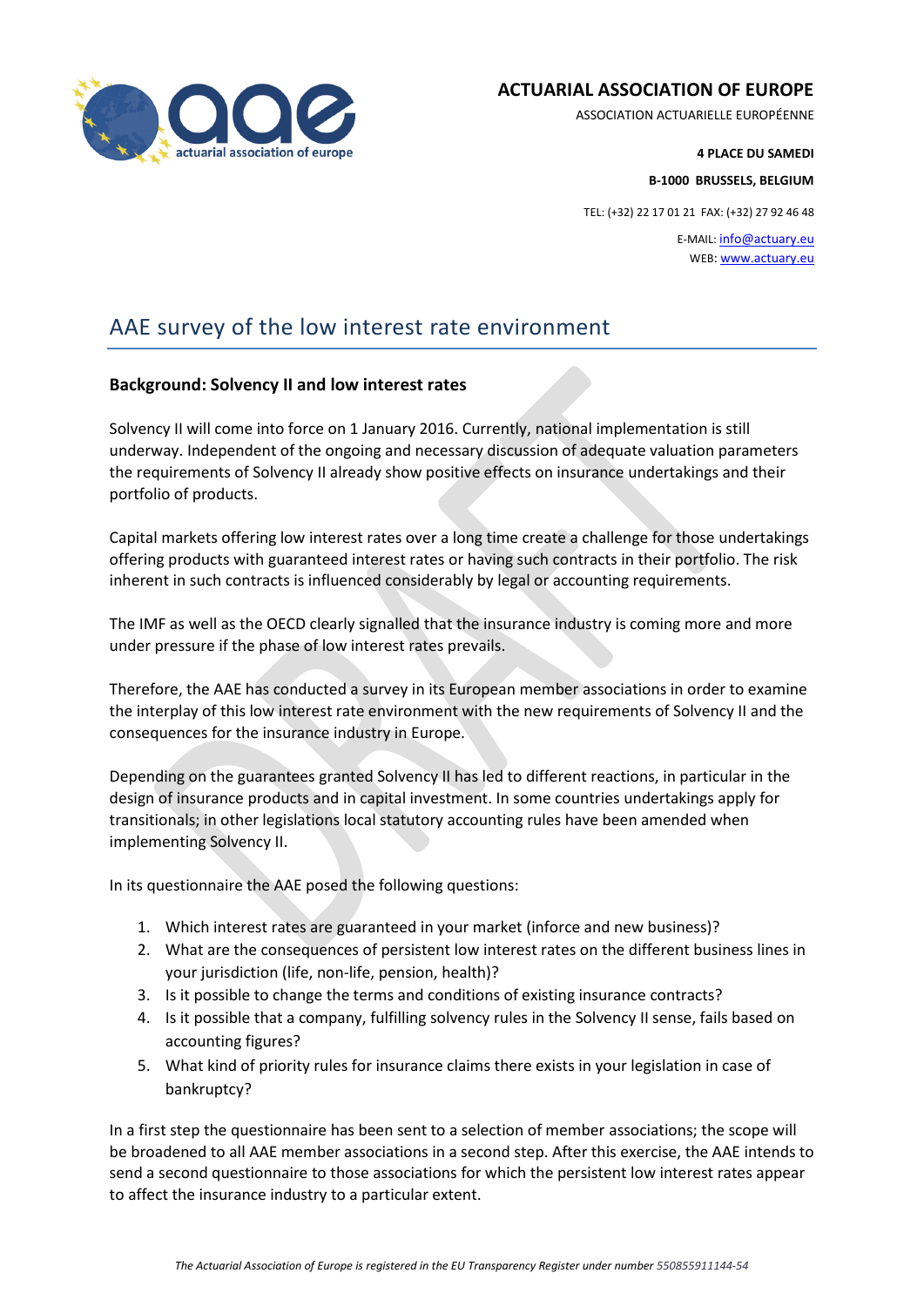### **First results**

A detailed evaluation of all rather heterogeneous answers is still underway but there are first important lessons to be learnt:

Basically, there are three different groups of insurance markets in Europe:

- hardly any guaranteed interest rates, focus on unit-linked business
- substantial interest rates guarantees granted, with possibility to change the terms and conditions of existing contracts
- substantial interest rates guarantees granted with maximum values between 4 and 5%, without possibility to change the terms and conditions of existing contracts (e.g. Belgium, France, Germany). The impact is different and it is a function of the adaptation of local rules where new underwrting may have reduced guaranteed rates decreasing from 20 years (France) or more recently (Germany and Belgium).

In all countries there is a strong tendency towards new products compliant with Solvency II requirements, here the guaranteed interest rates vary between 0 and 3.75%, mostly between 1 and 1.5%.

Higher guarantees are for example granted in Belgium in form of dynamic interest guarantees which means that the period over which the guarantees are granted is considerably shorter. This model is also the model of choice for Germany (not yet implemented).

Usually, guaranteed interest rates are applied on an annual basis till maturity of contract; in some countries there are cliquet options which may even increase the guarantee (e.g. in Italy).

In some countries (e.g. France) the insurance undertakings try to convert existing contracts with interest rate guarantees into unit-linked guarantees.

In Germany, "Protector" (whose scope of business is the administration of transferred portfolios in case of failure of a life insurance company) is financed by the German insurance industry.

The persistent low interest rates cause problems mostly in life insurance but also for pensions.

In many countries the low interest rate environment has a massive impact on capital management. Insurers tend to invest in risk-free long-term assets. This leads to the question of how rising interest rates will affect the insurance industry, be it accounting or be it lack of returns for the insured.

Liabilities of the inforce business will be dominant for at least the next 15 – 20 years even if new business will be compliant with Solvency II requirements. The share of reserves for inforce business with guaranteed interest rates will be considerably higher than what might be expected by the share of inforce business in general.

Another issue is that capital markets do not offer risk free investments with a sufficiently long duration (e.g. Germany).

As a rule, efficient ALM-hedging mechanisms have been implemented (e.g. UK).

In general, old age provisions – life insurance as well as employee benefits – are under serious pressure as the legal and fiscal framework has not yet been adapted to a low interest rate environment – this appears to be a serious problem in all countries involved in this survey.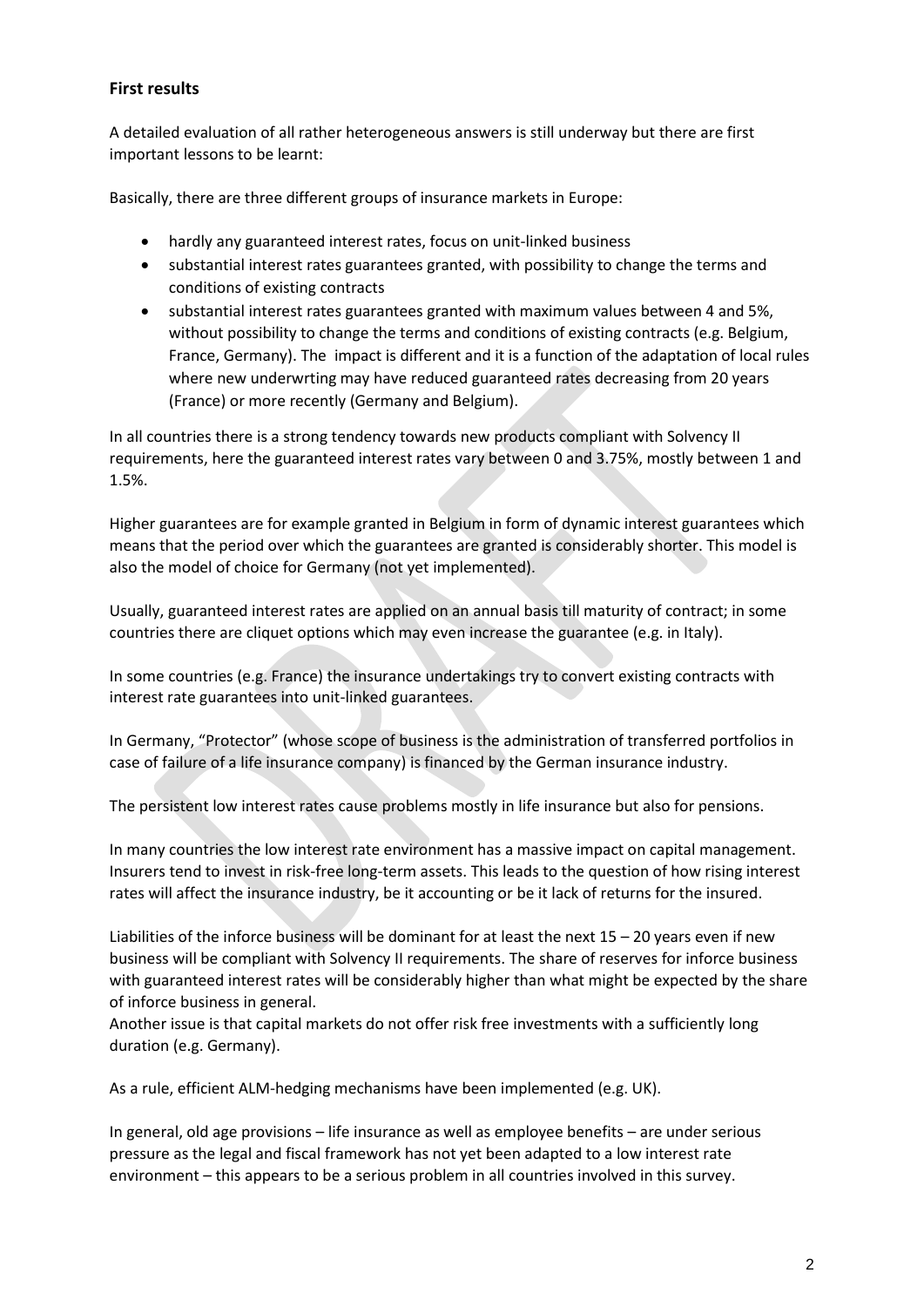Also important is that the lapse rates may increase when interest rates are rising again. This observation should be examined further in the context of longevity.

As a rule, most countries follow Solvency II requirements in their local statutory accounting framework so that a divergence appears rather unlikely.

In Germany and France, however, this may be possible as local accounting requires additional reserves without taking into account Solvency II transitionals.

As a general rule, priority rules apply to insurance claims.

#### **Next steps**

The AAE will continue to examine in detail:

- the consequences of Solvency II on capital investment
- the expectations of the insured (as well as the political arena) on as regards real-value developments
- the changes in product design
- the effects of transitionals
- the interplay of Solvency II with local statutory accounting

with the objective to provide further insights and orientation for the actuarial profession as well as EIOPA for the forthcoming years.

This document including its annex presents a preliminary analysis which will be extended to all AAE members associations in the next step. Possible questions to those associations where the impact of the persistent low interest rates is particularly huge could address:

- the duration gap
- the options customers have regarding the guaranteed interest rate in inforce business (and which adaptation mechanisms exist)
- the changes on the asset side as a result of the valuation in a low interest rate environment (including the presumed lost capability of inflation compensation)
- the consequences for old-age provisions in general
- the transitionals and their effect on new business (compliant with Solvency II)
- the risk of rising interest rates

All this directly leads to the question whether a regulatory limitation of guaranteed interest rates for new business is reasonable as long as the low interest rate environment prevails. In case of increasing interest rates Solvency II will not prevent undertakings from offering higher guarantees. Other issues to be discussed further are future forms of capital investments, i.e. infrastructure investments, which are already under scrutiny by the AAE.

The AAE will continue to deal with the questions sketched above in the next Insurance Committee meeting which will take place in Bucharest later this year.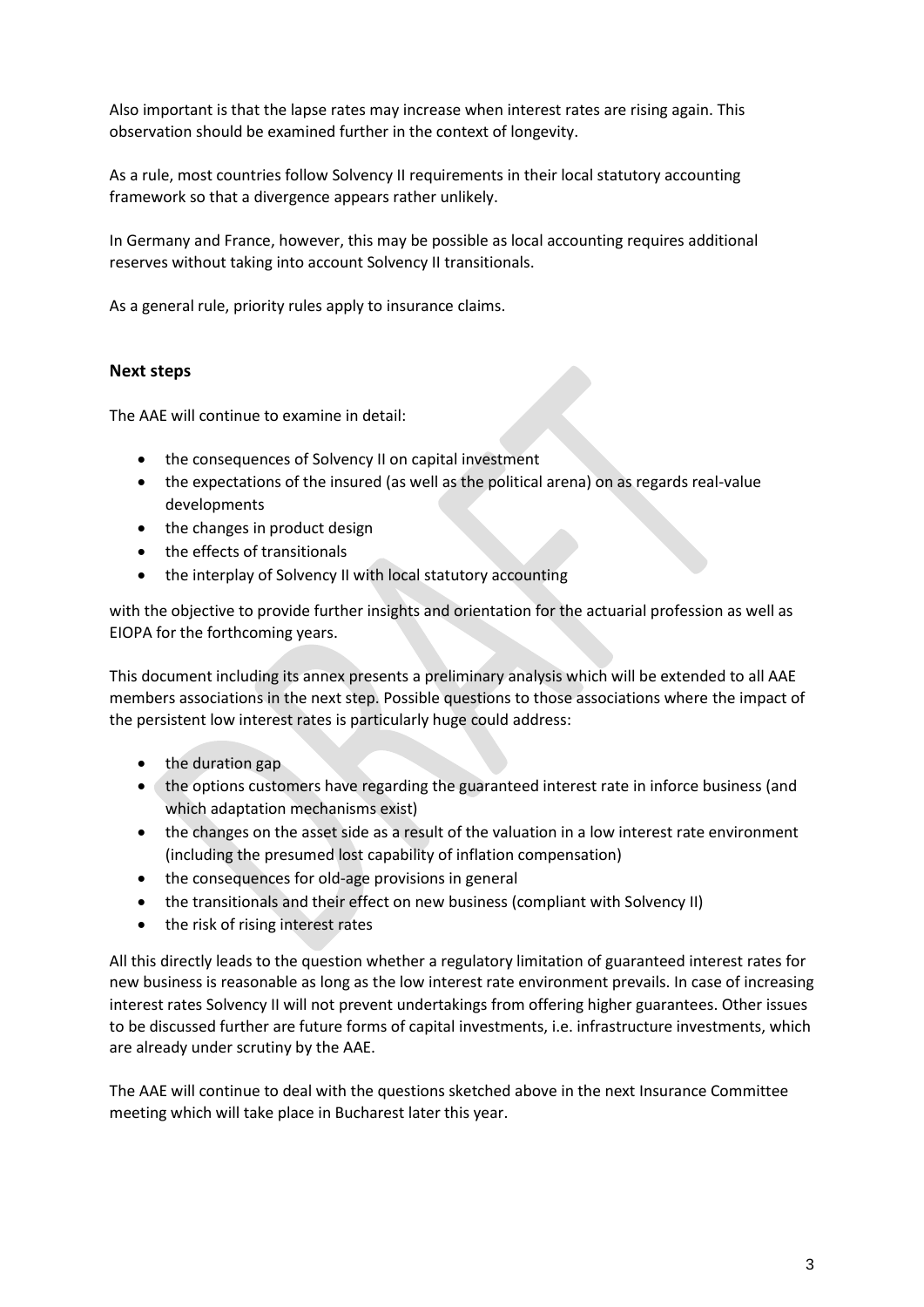| 0.          |                                                                                     |                                                 | How important is business with guaranteed interest rates in your market?                    |                        |
|-------------|-------------------------------------------------------------------------------------|-------------------------------------------------|---------------------------------------------------------------------------------------------|------------------------|
| a)          | Please give an estimate of the share (if possible please distinguish between single |                                                 |                                                                                             |                        |
|             |                                                                                     | premium and regular premium contracts)          |                                                                                             |                        |
| Austria     |                                                                                     |                                                 | In inforce business (life incl. pensions)                                                   | 35%                    |
|             |                                                                                     | In new business (life incl. pensions)           |                                                                                             | 20%                    |
| Belgiu      |                                                                                     | In inforce business                             |                                                                                             | 84%                    |
| m           |                                                                                     | (premiums)                                      |                                                                                             |                        |
|             |                                                                                     | In new business                                 |                                                                                             |                        |
| Bulgari     |                                                                                     |                                                 |                                                                                             | 80% (premiums)         |
| a           |                                                                                     | In in-force business                            |                                                                                             | 45-50% (premiums)      |
|             |                                                                                     | In new business                                 |                                                                                             | 25-30%(premiums)       |
|             |                                                                                     |                                                 | *regarding life market in Bulgaria as defined by FSC; numbers shown are estimated           |                        |
| Denma<br>rk |                                                                                     |                                                 | I don't have the numbers to fill out the above, but can give an indication based on the     |                        |
|             |                                                                                     |                                                 | 2009- versus 2013-numbers. Over the past 5 years the share of provisions for contracts with |                        |
|             |                                                                                     |                                                 | high guarantees has declined - especially due to "re-selection" with consent of the         |                        |
|             |                                                                                     |                                                 | policyholders, where they give up the guarantees for other kind of compensations. The       |                        |
|             |                                                                                     |                                                 | typical contract in Denmark is with regular premium. The following depicts the percentage   |                        |
|             |                                                                                     | of technical provisions in the market:          |                                                                                             |                        |
|             |                                                                                     |                                                 |                                                                                             |                        |
|             |                                                                                     | guarantees > 4 pct.                             | 0 pct. < guarantees $\leq$ 4 pct.                                                           | No guarantees / 0 pct. |
|             | 2009                                                                                | 37%                                             | 51%                                                                                         | 12%                    |
|             | 2013                                                                                | 17%                                             | 45%                                                                                         | 38%                    |
| Finland     |                                                                                     | In inforce business                             |                                                                                             | 40 %                   |
|             |                                                                                     | (premiums 7 %)                                  |                                                                                             |                        |
|             |                                                                                     | In new business                                 |                                                                                             | Less than 5 %          |
| France      |                                                                                     | In inforce business                             |                                                                                             | 90%                    |
|             |                                                                                     | (premiums)                                      |                                                                                             |                        |
|             |                                                                                     |                                                 |                                                                                             |                        |
| Germa       |                                                                                     | In new business                                 |                                                                                             | 80% (premiums)         |
| ny          |                                                                                     | In inforce business                             |                                                                                             | 60%                    |
|             |                                                                                     | (premiums)                                      |                                                                                             |                        |
|             |                                                                                     | In new business                                 |                                                                                             | 30% (contracts) 40%    |
| Ireland     |                                                                                     | (premiums)                                      | Shares shown are for companies which write variable annuity business relative to the entire |                        |
|             |                                                                                     |                                                 | market (domestic and offshore). Shares do not include products with implicit interest rate  |                        |
|             |                                                                                     | guarantees such as Term Assurance or Annuities. |                                                                                             |                        |
|             |                                                                                     | In inforce business                             | c10% of Life Assurance Business Liabilities                                                 |                        |
|             |                                                                                     |                                                 |                                                                                             |                        |
|             |                                                                                     | In new business                                 | <10% of new business premium (Annual Premium                                                |                        |
|             |                                                                                     | Equivalent)                                     |                                                                                             |                        |
| Italy       |                                                                                     | (See also general issues on question 0)         |                                                                                             |                        |
|             |                                                                                     |                                                 | The "with profit" new business in the 2014 represented about the 77% of the whole life      |                        |
|             |                                                                                     |                                                 | insurance market, 22% is due to linked products (almost all are "unit linked") and about 1% |                        |
| Lithuan     |                                                                                     | In inforce business                             | to other types of contracts. About 90% of the new business are single premiums.             |                        |
| ia          |                                                                                     |                                                 |                                                                                             | 25% (premiums)         |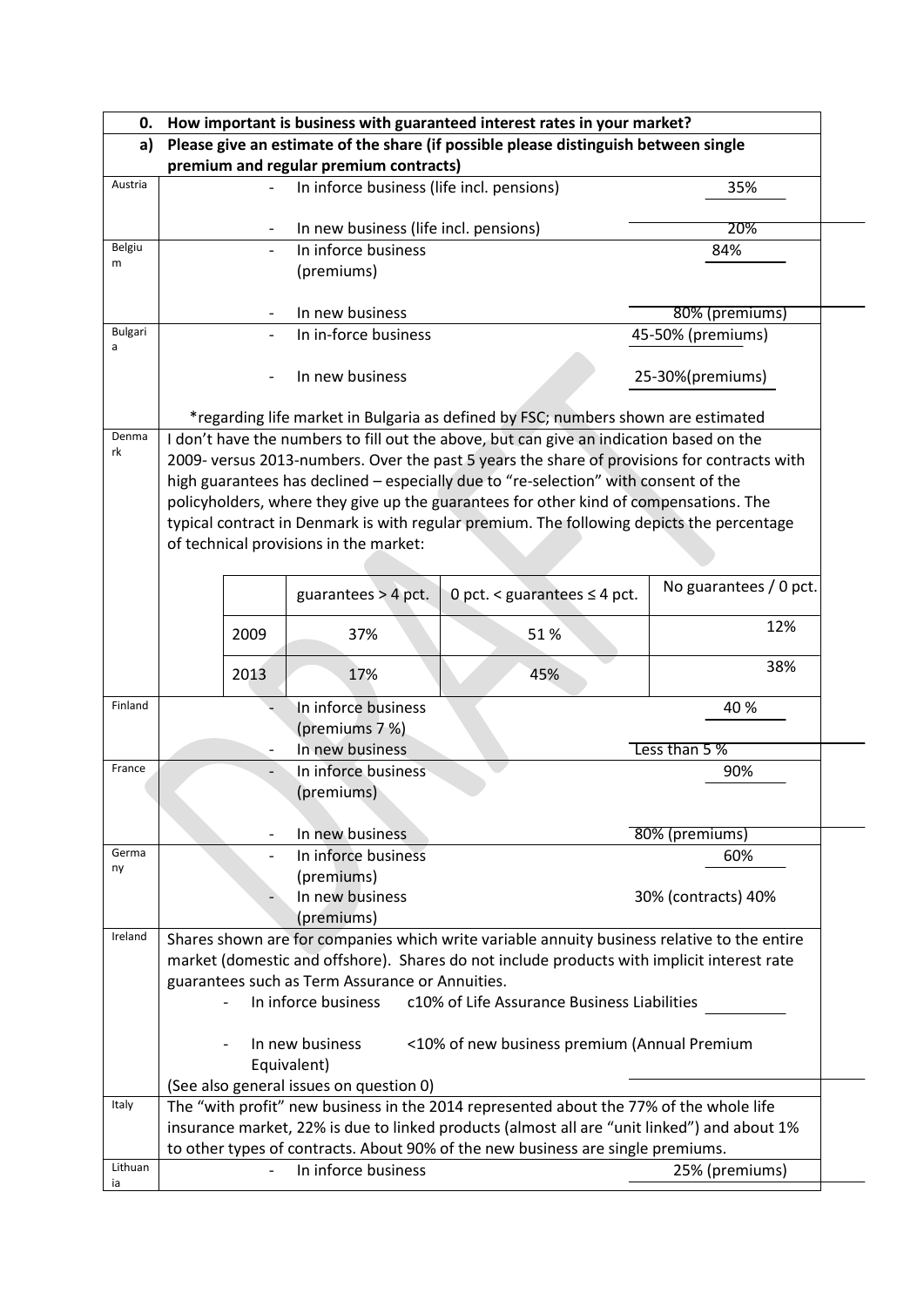|              | In new business                                                                                                                                                                    | 37% (premiums)   |
|--------------|------------------------------------------------------------------------------------------------------------------------------------------------------------------------------------|------------------|
| Norwa        | In inforce business<br>$\overline{\phantom{0}}$                                                                                                                                    | < 80% (premiums) |
| y            | In new business                                                                                                                                                                    | < 20% (premiums) |
| Poland       | In inforce business<br>$\overline{\phantom{0}}$                                                                                                                                    | 7%               |
|              |                                                                                                                                                                                    |                  |
|              | In new business<br>$\qquad \qquad -$                                                                                                                                               | 1%               |
| Swede        | In inforce business<br>$\overline{\phantom{0}}$                                                                                                                                    | 70%              |
| n            | (premiums)                                                                                                                                                                         |                  |
|              | In new business                                                                                                                                                                    | 70%              |
|              |                                                                                                                                                                                    |                  |
| UK           | There are some guaranteed interest rates (either implicit or explicit) in the UK market.                                                                                           |                  |
| b)           | What is the highest guaranteed interest rate in your market, and what is the typical level                                                                                         |                  |
|              | companies are today offering?                                                                                                                                                      |                  |
| Austria      | The highest guaranteed interest rate in inforce business for life insurance is 4%. The value                                                                                       |                  |
|              | has been reduced several times (in line with Article 20 of the DIRECTIVE 2002/83/EC of 5                                                                                           |                  |
|              | November 2002 concerning life assurance) reacting to the development of capital markets.                                                                                           |                  |
|              | The average interest rate guarantee for the portfolio is typically slightly below 3%.                                                                                              |                  |
|              | The maximum guaranteed interest rate for new business is now 1.5%.<br>Undertakings' new business with guaranteed interest rates is predominantly offered with                      |                  |
|              | this rate.                                                                                                                                                                         |                  |
| Belgiu       | The historical highest long term rate for in force contracts is 4,75%. Today a typical                                                                                             |                  |
| m            | guaranteed interest rate amounts between 1,50% and 0,50%, but guaranteed interest rate                                                                                             |                  |
|              | of 3,75% is again possible !.                                                                                                                                                      |                  |
|              | Other trend : until 2004 guaranteed interest is applied till maturity of contract (60 of 65                                                                                        |                  |
|              | years of the insured). Today the period over which the guarantee is granted is shorter (10                                                                                         |                  |
|              | years, 8 years+1day, ,5 years, 1 year) : dynamic interest guarantee.                                                                                                               |                  |
| Bulgari<br>a | There are in-force contacts with 5-6% GIR (or even more) issued in past, but mostly it is used                                                                                     |                  |
|              | to have 4% GIR.                                                                                                                                                                    |                  |
|              | For the last 10 years maximum allowed GIR is set to 3.5% and has not been changed legally.                                                                                         |                  |
| Denma        | Though, as current typical level might be considered 2-2.5%.                                                                                                                       |                  |
| rk           | The highest we have seen are guarantees from the 70'ies with up to 16% guaranteed                                                                                                  |                  |
|              | interest rates, but most of them must have run out by now. In the 80'ies 4,5% was the most<br>common rate, and it has been gradually reduced since then. At the moment the maximum |                  |
|              | interest rate for insurance contracts is set by law to 1% per, but a new draft of this                                                                                             |                  |
|              | legislation suggests to reduce it further to 0%.                                                                                                                                   |                  |
|              | The far most commonly offered is however either a "benefit-guarantee" or a market rate                                                                                             |                  |
|              | linked contract.                                                                                                                                                                   |                  |
| Finland      | The highest you can offer is 2,5 %. Typical level is 0 %.                                                                                                                          |                  |
| France       | The policies sold before 2000 are more subject to high guaranteed interest rates. These                                                                                            |                  |
|              | rates can reach 4.5 % for policies distributed before 1990. Guaranteed interest rate between                                                                                       |                  |
|              | 2 % and 4.5 % still represent an important part of life insurance obligations.                                                                                                     |                  |
|              | French companies however continuously lowered their guaranties with the diminution of                                                                                              |                  |
|              | interest rates. The guaranteed interest rate currently offered are generally equivalent to the                                                                                     |                  |
|              | annual fees mentioned in the contracts. The net guaranteed remuneration of savings is thus                                                                                         |                  |
| Germa        | rather low.                                                                                                                                                                        |                  |
| ny           | The highest guaranteed interest rate in inforce business is 4%. The value has been reduced                                                                                         |                  |
|              | several times (in line with Article 20 of the DIRECTIVE 2002/83/EC of 5 November 2002<br>concerning life assurance) reacting to the development of capital markets. The average    |                  |
|              |                                                                                                                                                                                    |                  |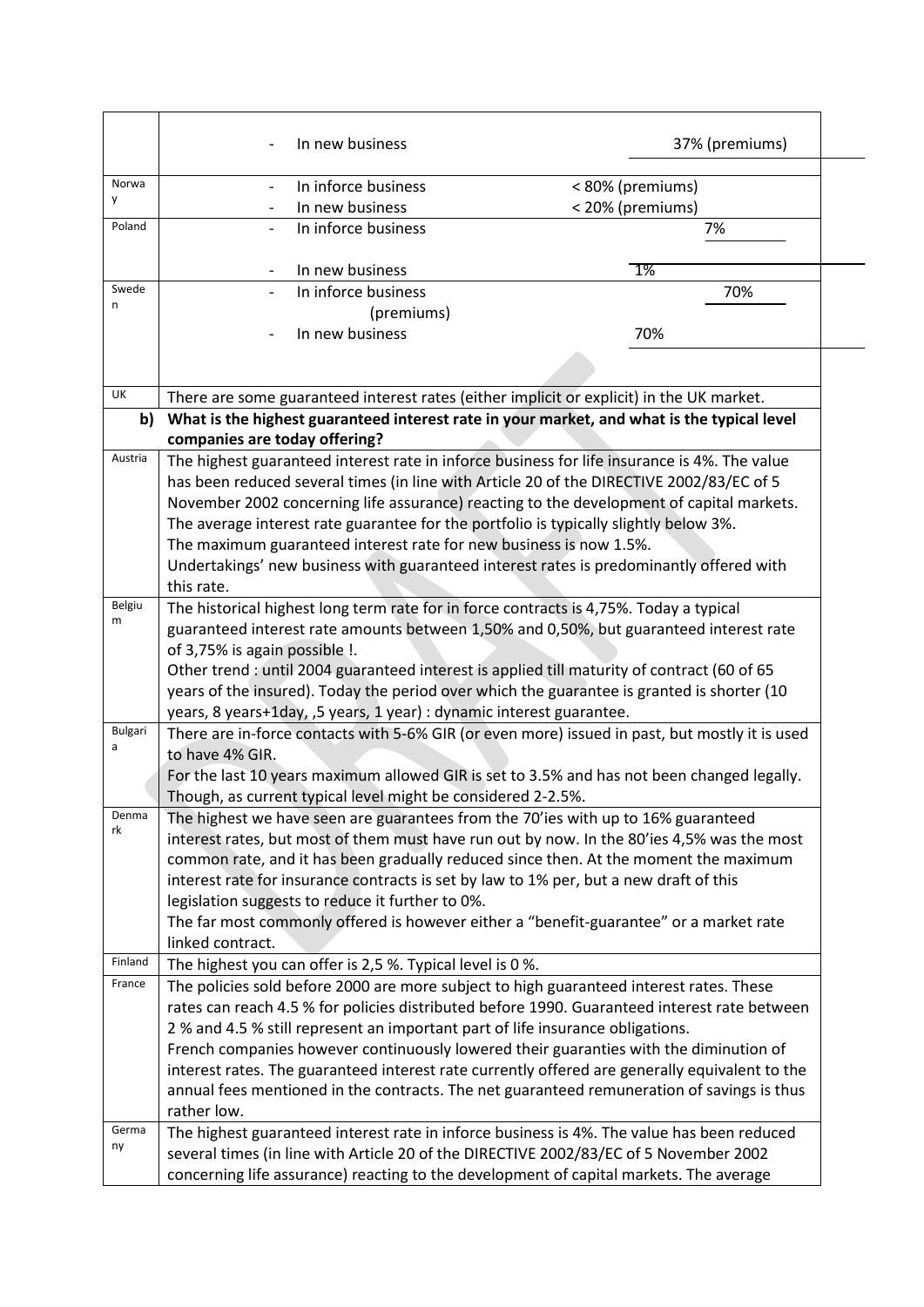|                 | interest rate guarantee for the portfolio is typically slightly above 3%.                                                                                                                 |
|-----------------|-------------------------------------------------------------------------------------------------------------------------------------------------------------------------------------------|
|                 | The maximum guaranteed interest rate for new business is now 1.25%.                                                                                                                       |
|                 | Undertakings' new business with guaranteed interest rates is predominantly offered with                                                                                                   |
| Ireland         | this rate.                                                                                                                                                                                |
| Italy           | Interest rate guarantees are generally implicit and not immediately evident.                                                                                                              |
|                 | If we look at the "in force" business, there are sporadic cases, not significant in terms of                                                                                              |
|                 | technical provision, with the 5%. guaranteed interest rate (policies sold in the seventies).<br>There are still significant portions of portfolios with a financial guarantee equal to 4% |
|                 | (policies sold in eighties/ninenties).                                                                                                                                                    |
|                 | The current level of guaranteed rate currently sold on the market is between 0% and 1%                                                                                                    |
|                 | (see above).                                                                                                                                                                              |
| Lithuan         | The highest guaranteed interest rate in inforce business is 4%.                                                                                                                           |
| ia              | The typical guaranteed interest rate for new business is 1.75%.                                                                                                                           |
| Norwa           | Pension funds/Life insurance: Highest interest rate for pension fund is 4% for benefits                                                                                                   |
| у               | accrued decreased to 3% for new accrual after 2008, then to 2,5% from 2012. New accrual                                                                                                   |
|                 | after 2014 cannot guarantee interest rate higher than 2%.                                                                                                                                 |
| Poland          | The highest about 5-6%, currently typical is about 2-3%.                                                                                                                                  |
| Swede<br>n      | The highest guaranteed interest rate in inforce business is 5%. The value has been reduced                                                                                                |
|                 | several times reacting to the development of capital markets. The average interest rate                                                                                                   |
|                 | guarantee for the portfolio is typically slightly above 3%.                                                                                                                               |
|                 | The maximum guaranteed interest rate for new business is now around 1.25%.                                                                                                                |
|                 | Undertakings' new business with guaranteed interest rates is predominantly offered around                                                                                                 |
|                 | this rate. Most new business today is written as single premiums in series. That is the                                                                                                   |
|                 | guaranteed interest rate is only agreed for premiums paid, and hence is not guaranteed for                                                                                                |
| UK              | future premiums.                                                                                                                                                                          |
| c)              | Under what conditions can the guarantee be exercised? (at the end of the contract term, at                                                                                                |
|                 | surrender, paid-up etc.)                                                                                                                                                                  |
| Austria         | The guaranteed interest rate in life insurance is the yearly rate that is necessary to build up                                                                                           |
|                 | the technical provisions according to local GAAP. In case of maturity or surrender, the                                                                                                   |
|                 | technical provision is paid out. Hence the guarantee is not exercised by the policy holder at a                                                                                           |
|                 | certain point of time, but is in fact a yearly guarantee with a rate dependent on the                                                                                                     |
|                 | beginning of the contract that cannot be changed by the insurer until maturity of the                                                                                                     |
|                 | contract.                                                                                                                                                                                 |
| Belgiu<br>m     | In Belgium the guaranteed rate can be exercised at any time : it is a permanent guarantee                                                                                                 |
|                 | over the full period. Surrender penalty during first 8 years can depend on difference                                                                                                     |
| Bulgari         | between spot rate and guaranteed rate.                                                                                                                                                    |
| a               |                                                                                                                                                                                           |
| Denma<br>rk     | The guarantees apply as long as the customer meets the agreement entered into and it                                                                                                      |
|                 | ensures the customer a minimum payment in associated with the contract payment period.                                                                                                    |
|                 | There is some kind of conversion if one stops or defers payments, but the guarantee will not                                                                                              |
|                 | be canceled. They do however, if you surrender the policy or reschedule it to market rates.                                                                                               |
| Finland         |                                                                                                                                                                                           |
| France<br>Germa |                                                                                                                                                                                           |
| ny              |                                                                                                                                                                                           |
| Ireland         |                                                                                                                                                                                           |
| Italy           | In general, if we look at the "in force" contracts in the year 2014, we see that policies older                                                                                           |
|                 | than 10 years have expensive mechanisms of consolidation and financial guarantees (most                                                                                                   |
|                 | of them "cliquet" mechanisms, with an yearly option exercise) and guaranteed interest rates                                                                                               |
|                 | significantly high (3% or 4% for those older than 15 years). The option is paid in these cases:                                                                                           |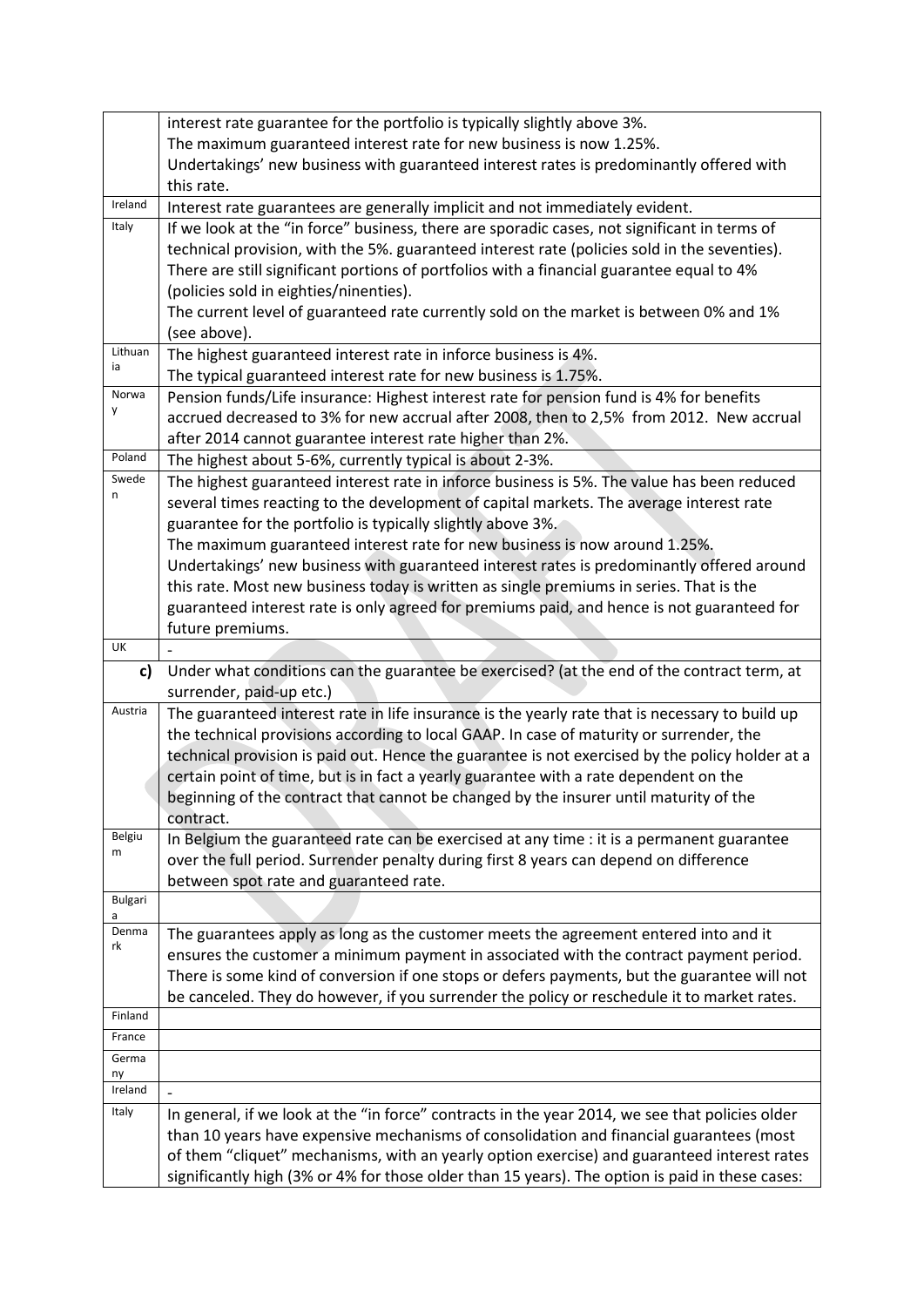|               | death, surrender, coupons, maturity.                                                                  |
|---------------|-------------------------------------------------------------------------------------------------------|
|               | More recent contracts have less impacting guarantees mechanisms (so-called "best of"                  |
|               | where the option is payable only at maturity or in case of death, or the financial guarantees         |
|               | is paid over a specific term and then is renegotiated). Even in these cases, the guaranteed           |
|               | rate is aligned with the TMG "in force" at the issue (or renegotiation) date of the contract.         |
| Lithuan<br>ia | It is usual that guarantees are exercised in all cases: maturity, surrender, paid-up, etc.            |
| Norwa         | Pension funds/Life insurance: the guarantee should be fulfilled by the end of each                    |
| y             | accounting year.                                                                                      |
| Poland        | At the end of the contract term, at surrender, paid-up.                                               |
| Swede         | The guarantees can be exercised at the end of the contract term which includes payment of             |
| n             | benefits / retirement period.                                                                         |
|               | At surrender most often other lower guarantee conditions are excercised                               |
| UK            |                                                                                                       |
| 1.            | How would you describe the consequence of persistent low interest rates on the different              |
|               | business lines in your jurisdiction? life, non-life, pension, health                                  |
| Austria       | Low interest rates are affecting statutory accounting as well as Solvency requirement.                |
|               | Technical provisions in life insurance are calculated prospectively. To meet the requirements         |
|               | of statutory accounting undertakings need to earn each year a return on their investments             |
|               | that is at least as high as the guaranteed interest rate. Today's capital markets do not offer        |
|               | risk free investments with a sufficiently high return. In previous years, undertakings have           |
|               | invested in long-term assets and increased asset duration considerably. These assets still            |
|               | generate the return needed today and for some future years.                                           |
|               | Solvency II: As the duration of liabilities in life insurance is typically longer than of assets, low |
|               | interest rates have a stronger impact on the valuation of the technical provisions than on the        |
|               | valuation of the assets. Own funds are decreasing. Fulfilling SCR requirements might not be           |
|               | possible.                                                                                             |
|               | Changing tariffs for future business does not help in short term. Liabilities of inforce business     |
|               | will dominate at least next 15 - 20 years.                                                            |
|               | Low interest rates affect life, pension and health insurance (which is long-term in Austria).         |
|               | Non-life contracts in Austria are mainly on short-term basis but there exists some portfolios         |
|               | in Austria with larger shares on longer term (10 years) non-life policies.                            |
| Belgiu        | On non-life STL business the impact is very important. In workmen's compensation insurance            |
| m             | a lifelong annuity is paid out and is linked to inflation.                                            |
|               | On life business there still exists a lot of contracts with guaranteed interest rate up to 4,75%.     |
|               | This rate is absolutely guaranteed and cannot be changed. On some contracts this high rate            |
|               | is even guaranteed on future premiums.                                                                |
|               | On the Employee Benefits side another issue is currently being discussed in Belgium w.r.t.            |
|               | Defined Contribution plans. According to social law, the employer who grants a pension                |
|               | commitment to his employees has to guarantee a minimum interest rate of 3,25% of the                  |
|               | employers contribution and 3,75% on the employee's contribution. This guaranteed rate is              |
|               | only exercised at the departure of the employer or at the end of the contract and is an               |
|               | average that should be guaranteed over the whole period of the contract per employee. The             |
|               | issue here is that this minimum rate must be guaranteed by the employer. In the current low           |
|               | interest rate environment very few employers are willing to do so as the insurance                    |
|               | companies only guarantee between 1,50% and 0,5% typically.                                            |
|               | Currently there are discussions going on the change this 3,25%/3,75% guarantee to a more              |
|               | flexible rate. However, nothing has been decided yet.                                                 |
|               | In general we can say that the current low interest rate environment has a huge impact on             |
|               | the Belgian insurance market. Historical high guarantees still make a large part of insurers          |
|               | reserves and these guarantees are very strict and hard to change.                                     |
|               | Reinvestment is considered as a major risk on contracts with high guarantees of the past.             |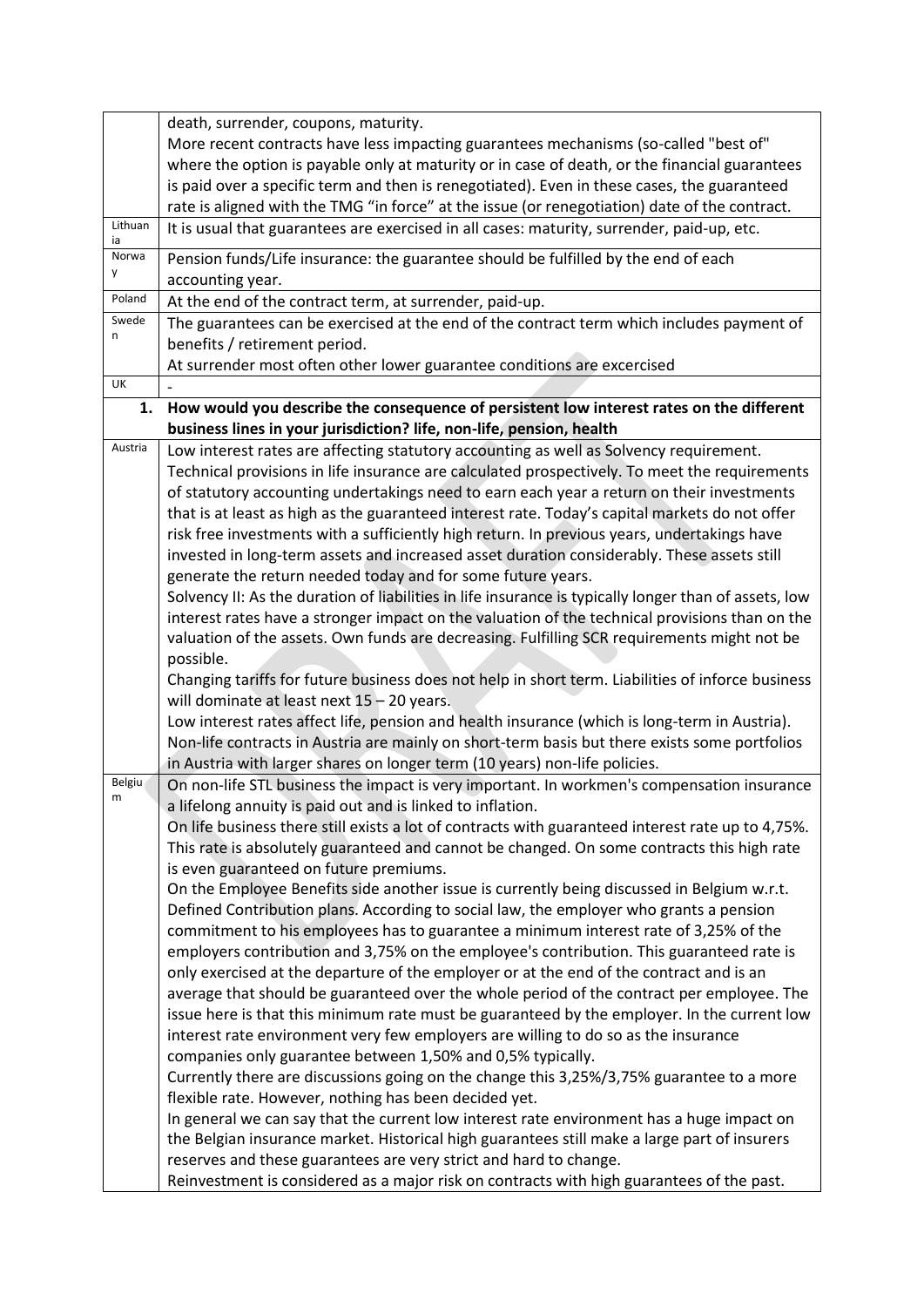| Bulgari     | Life insurance is the sector most affected by low interest rates. Non-life insurance is also     |
|-------------|--------------------------------------------------------------------------------------------------|
| a           | affected but this is practically only in motor third party liability (because of the long tail). |
|             | Solvency II: Low interest rates have a stronger impact on the valuation of the technical         |
|             | provisions than on the valuation of the assets. Own funds are usually decreasing. Fulfilling     |
|             | SCR requirements might more difficult.                                                           |
|             | Changing tariffs for future business does not help in short term. Liabilities of in-force        |
|             | business will dominate at least next 10 - 15 years. Future business with lower guaranteed        |
|             | interest rates will slow down the reduction of the average interest rate in the portfolio.       |
| Denma       | The most obvious consequence is the above mentioned change into market rate linked               |
| rk          | products. Of course the reduced effect of discounting erodes the earnings potential, but it is   |
|             | not a big issue. In Denmark the principle of fair-value accounting has been in force for over a  |
|             | decade, so companies are used to managing volatile balance sheets.                               |
| Finland     | Life insurance is the sector most affected by low interest rates. Also, as is clear from answers |
|             |                                                                                                  |
|             | to question 0, the problems are in legacy business. In that area it is essential to get          |
|             | permission from the supervisor to utilize the transitionals when moving towards S II.            |
|             | Non-life insurance is also affected but this is practically only in the lines of business        |
|             | (workman's compensation and motor third party liability) paying compensations as                 |
|             | annuities.                                                                                       |
|             | In pensions Finland relies heavily on the first pillar. The issues are very different from usual |
|             | life and pension insurance and they are not handled here.                                        |
|             | Health insurance is practically non-existent in Finland, at least in the form typical of Central |
|             | European countries.                                                                              |
| France      | On average, fixed interest rate bonds represent for life and non-life actors respectively 73 %   |
|             | and 61 % of their asset portfolios. The current situation of persistent low interest rates       |
|             | influences therefore considerably their financial income.                                        |
|             | Under the current regulation, it also influences significantly the discounting of some life and  |
|             | non-life technical provisions (particularity for annuities), increasing solvency needs and       |
|             | generating ALM risks. This effect will be largely strengthened with the entry into force of the  |
|             | new Solvency 2 regulation.                                                                       |
|             | The current persistent low interest rates situation also conducts life actors to invest in an    |
|             | adverse global financial environment and to ether dilute their asset return either increase      |
|             | their credit risk. The low profit margins obtained from the current saving activities therefore  |
|             | largely questions the viability of this model.                                                   |
| Germa<br>ny | Low interest rates are affecting statutory accounting as well as Solvency requirement.           |
|             | Technical provisions are calculated prospectively. To meet the requirements of statutory         |
|             | accounting undertakings need to earn each year a return on their investments that is at least    |
|             | as high as the guaranteed interest rate. Today's capital markets do not offer risk free          |
|             | investments with a sufficiently high return. In previous years, undertakings have invested in    |
|             | long-term assets and increased asset duration considerably. These assets still generate the      |
|             | return needed today and for some future years.                                                   |
|             | Matching of duration of assets and liabilities is not possible and not even advisable because    |
|             | of the following                                                                                 |
|             | There is no deep, liquid and transparent market for long duration investments.<br>٠              |
|             | Undertakings have offered guaranteed interest rates especially in their deferred annuity         |
|             | business with durations of more than 50 years                                                    |
|             | Surrender Values are guaranteed, only minor adaptation possible (according to Contract<br>٠      |
|             | Law)                                                                                             |
|             | In case of sudden and sharp increase of interest rates, undertakings have to face the risk of    |
|             | fire sales. Liquidity risk is an additional reason for undertakings not to close the duration    |
|             | gap.                                                                                             |
|             | Solvency II: Low interest rates have a stronger impact on the valuation of the technical         |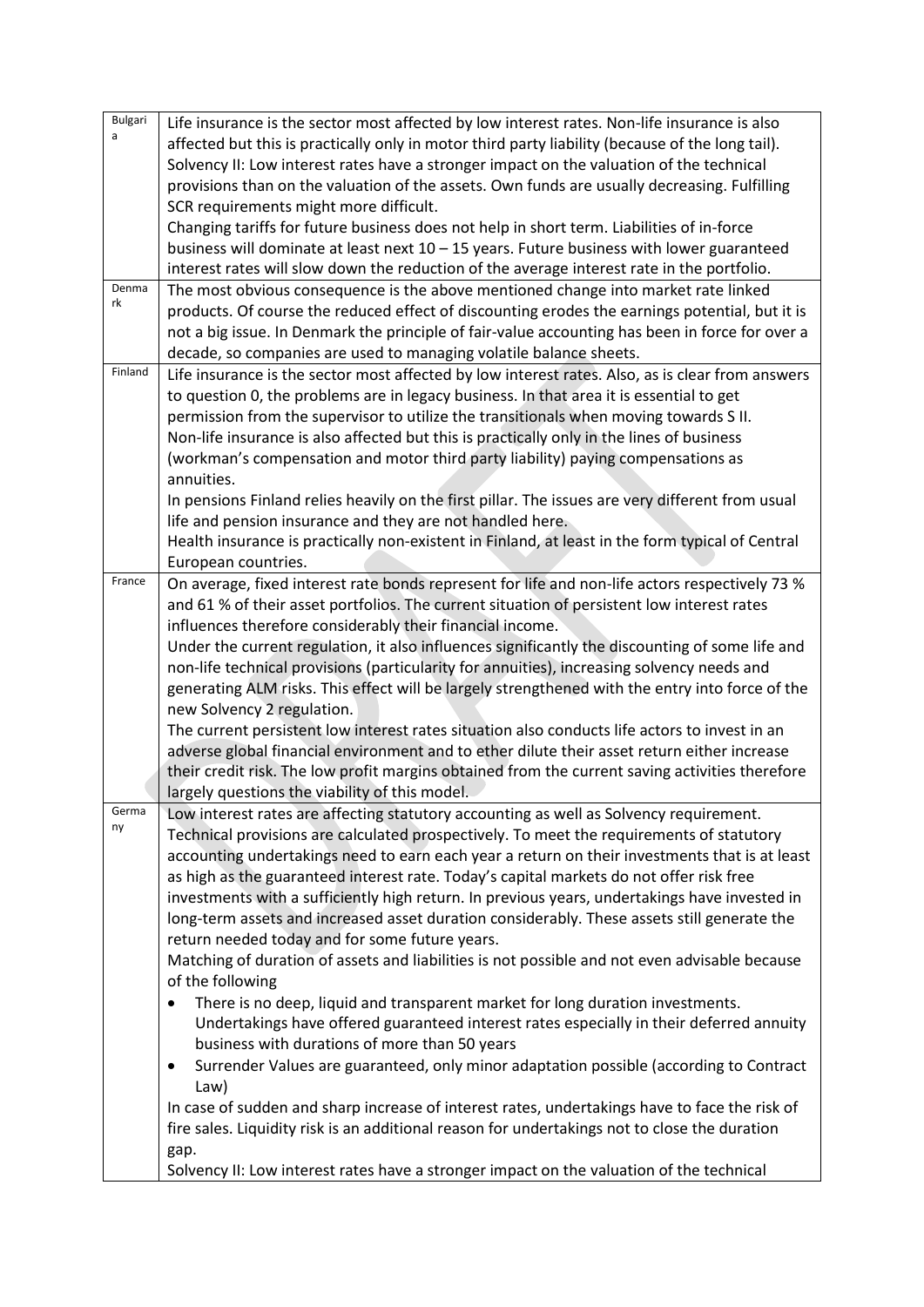|         | provisions than on the valuation of the assets. Own funds are decreasing. Fulfilling SCR                                                   |
|---------|--------------------------------------------------------------------------------------------------------------------------------------------|
|         | requirements might not be possible.                                                                                                        |
|         | Changing tariffs for future business does not help in short term. Liabilities of inforce business                                          |
|         | will dominate at least next $15 - 20$ years. Future business without guaranteed interest rates                                             |
|         | will slow down the reduction of the average interest rate in the portfolio.                                                                |
| Ireland | Life and pensions                                                                                                                          |
|         | Under current solvency regulation, low interest rates influence significantly the discounting                                              |
|         | of life technical provisions, increasing solvency capital requirements. To the extent that                                                 |
|         | labilities can be matched with fixed interest assets of suitable term and quality, reserve                                                 |
|         | changes can be offset by asset growth. Unit linked policyholder liabilities are directly                                                   |
|         | matched by unit-linked fund assets. Other product liabilities are generally well matched.                                                  |
|         | For legacy business incorporating interest rate guarantees, low interest rates increase the                                                |
|         | difficulty of implementing effective de-risking strategies.                                                                                |
|         | Reduced investment returns consistent with a low interest rate environment make it harder                                                  |
|         | for insurers to compete with alternative investment products, e.g. bank deposits, reducing                                                 |
|         | new business volumes and profitability. This environment also pushes insurers to seek                                                      |
|         | higher returns in other asset categories which are likely to carry higher credit risk.                                                     |
|         | Non-Life and Health                                                                                                                        |
|         | From a reserving perspective, the issue is less significant for health and non-life reserves                                               |
|         | (though the introduction of Payment Protection Orders, expected in the near future, will                                                   |
|         | accentuate the issue for non-life).                                                                                                        |
|         | For underwriting and pricing, low interest rates lessen the ability to support underwriting                                                |
| Italy   | activities with investment returns. This has the practical effect of increasing prices.                                                    |
|         | medium/high impact (it depends on the ALM strategy adopted). Italian<br>Life:                                                              |
|         | segregated funds allow to manage in an efficient way the minimum return guarantees                                                         |
|         | through a conservative asset allocation.<br>Over the years the share of life policies whose contract value is guaranteed has progressively |
|         | grown. These products are more attractive when Government Bonds yields are low and/or                                                      |
|         | decreasing.                                                                                                                                |
|         | Non life:<br>low impact;                                                                                                                   |
|         | Pension:<br>low/medium impact due to a low volatility of cash flows and option                                                             |
|         | restrictions for policyholders.                                                                                                            |
|         | Health:<br>low impact;                                                                                                                     |
| Lithuan | Low impact on non-life and health businesses.                                                                                              |
| ia      | Life and pension businesses are affected through lower discount rates (increasing liabilities)                                             |
|         | and low return from fixed income assets. Companies are forced to accept losses, because                                                    |
|         | they are not able to earn investment return at least at the guaranteed interest level or have                                              |
|         | to accept more credit and market risks though it does not help much in current                                                             |
|         | environment. So far profit margins of the covers and administration fees present in                                                        |
|         | guaranteed interest products cover the missing/unearned part of guaranteed interests, but                                                  |
|         | if low interest rates environment continues for a long time then these margins may not be                                                  |
|         | enough to cover guaranteed interests and companies may start making loss from these                                                        |
|         | business lines.                                                                                                                            |
|         | Sales of products with guaranteed interest rates are growing since other saving alternatives                                               |
|         | (e.g. term deposits) offer much lower interest rates.                                                                                      |
| Norwa   | Non-life: persistent low interest rates will increase the need for better underwriting results,                                            |
| у       | as the financial incomes will decrease. This may lead to premium increases, especially in                                                  |
|         | long-tail business. On the other hand, low interest rates imply low inflation which can reduce                                             |
|         | claim cost. As technical reserves for outstanding claims are discounted under the Solvency II                                              |
|         | regime, lower interest rates lead to less reduction in claims reserves and less gap compared                                               |
|         | to the previously undiscounted reserves before the introduction of Solvency II, which again                                                |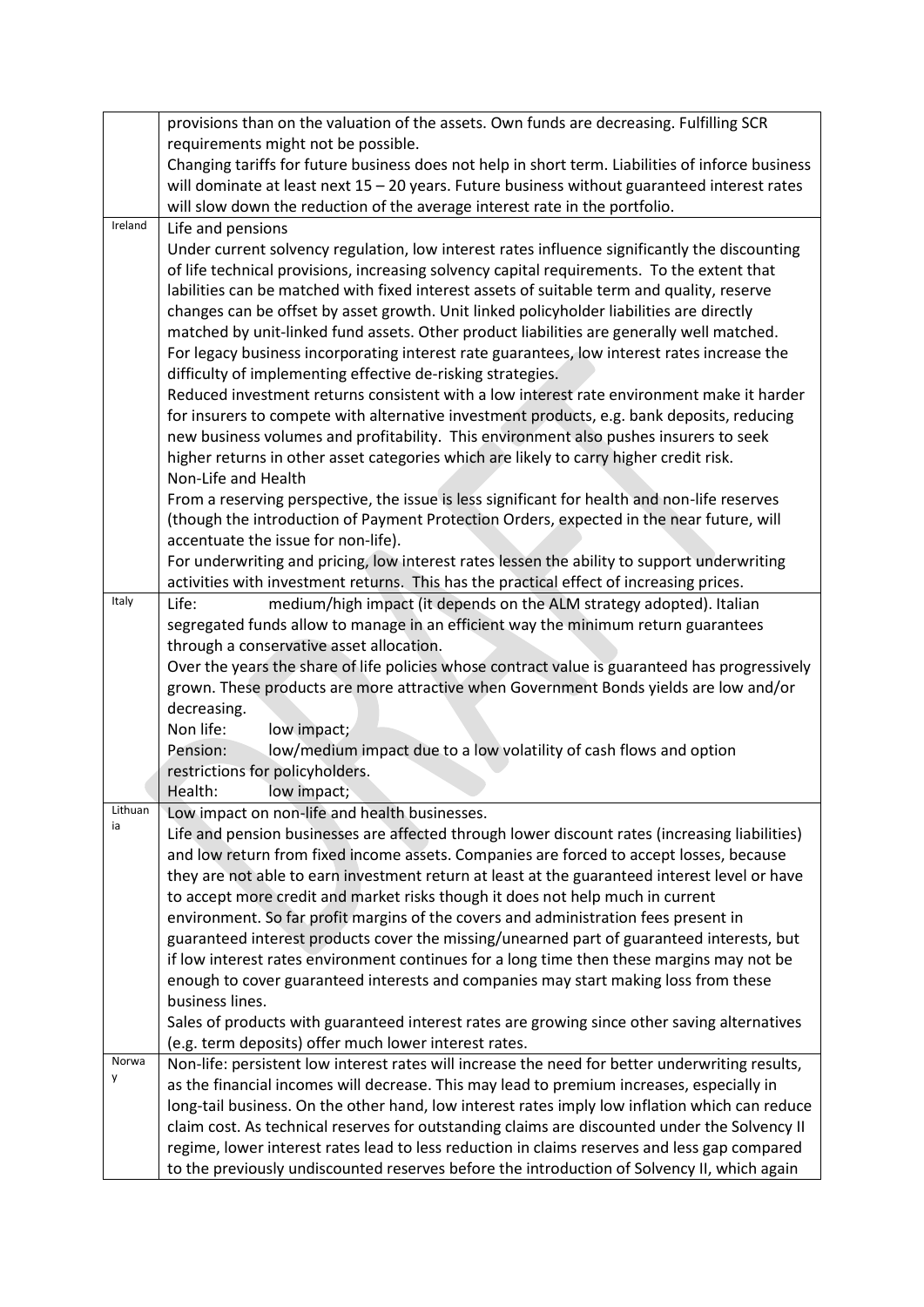|            | may reduce taxes to be paid.                                                                                                                               |
|------------|------------------------------------------------------------------------------------------------------------------------------------------------------------|
|            | Pension funds/Life insurance: higher risk premiums, lower increase for pensions and vested                                                                 |
|            | benefits. The premium for interest rate guarantee may increase when interest rates are                                                                     |
|            | getting lower. Transfer to other type or products: DC without any guarantee.                                                                               |
| Poland     | In non-life companies have to focus on technical result as investment results were the main                                                                |
|            | driver of profit in recent years. In life products with guarantees are not a big part of                                                                   |
|            | insurance portfolios so it should not have a big impact on the market.                                                                                     |
| Swede<br>n | Low interest rates are affecting statutory accounting as well as Solvency requirement.                                                                     |
|            | Surplus funds will be generating bonus payments as an addition to guaranteed payments but                                                                  |
|            | these payments are for most insurance companies not guaranteed (i.e. can be withdrawn                                                                      |
|            | before payment) and hence a part of own funds. Hence losses on the technical provisions                                                                    |
|            | due to lowered market rates will be paid by these surplus funds. The origin of the surplus                                                                 |
|            | funds can be said to be :                                                                                                                                  |
|            | The result of historical yield on investments above the guaranteed interest rates                                                                          |
|            | Each new premium is usually connected to guarantee rates lower than current discount                                                                       |
|            | rates and hence the provisions connected to each premium will be lower than the                                                                            |
|            | premium and the day one profit will become part of own funds.                                                                                              |
|            | We have seen the same type of product formulated in terms of conditional bonus and<br>$\qquad \qquad \blacksquare$                                         |
|            | the day one profit will then not become a part of own funds but rather of the collectively                                                                 |
|            | nonallocated capital and as such this capital will have a risk absorbing capacity in<br>solvency II terms.                                                 |
|            | By the way in Sweden we formally don't leave a guarantee for the interest rate. Instead we                                                                 |
|            | guarantee the monthly amount during the payment period, which in turn is calculated with                                                                   |
|            | the "guaranteed" interest rate.                                                                                                                            |
|            | Technical provisions are calculated prospectively. Matching of duration of assets and                                                                      |
|            | liabilities is not possible and not even advisable because of the following                                                                                |
|            | There is no deep, liquid and transparent market for long duration investments.                                                                             |
|            | Undertakings have offered guaranteed interest rates especially in their deferred annuity                                                                   |
|            | business with durations of more than 50 years                                                                                                              |
|            | Solvency II vs accounting : The same type of behavior is observed since balance sheets is                                                                  |
|            | valued essentially according to the same principles.                                                                                                       |
|            | Changing tariffs for future business does not help in the very short term since it will not                                                                |
|            | affect existing capital but it will affect most future premiums since ususally no guarantees                                                               |
|            | are formulated for those premiums.                                                                                                                         |
| UK         | The impact of persistent low interest rates is more material to Life Insurers and Pensions                                                                 |
|            | than Non-Life, unless the latter have significant unmatched long term liabilities such as                                                                  |
|            | Payment Protection Order (PPO) and latent claims, e.g. Asbestos.                                                                                           |
|            | Immediate annuities implicitly guarantee a yield to the policyholders, but, so long as it is                                                               |
|            | matched by appropriate assets, then it is only credit risk that the companies are running,                                                                 |
|            | with the consequential duration risk if any assets default.<br>Deferred annuities still exist in the back books of insurers, mainly With-Profits products. |
|            | With-Profits endowments and pension plans (including deferred annuities) probably amount                                                                   |
|            | to several hundred billion of liabilities and will typically guarantee maturity values (and                                                                |
|            | sometimes, the annuity conversion rates that would then apply - thought much of this risk is                                                               |
|            | now hedged).                                                                                                                                               |
|            | Low interest rates boost asset shares but also increase cost of guarantees. With-Profit                                                                    |
|            | offices in the UK have been managing to the market value of guarantee for over 10 years                                                                    |
|            | (and calculating 1-in-200 year costs) and so there is a well-developed framework of                                                                        |
|            | managing such guarantees. Some offices have big hedging programmes in place, as well as                                                                    |
|            | mechanisms to share the increase in cost of guarantees with asset shares through increased                                                                 |
|            | charges or deductions for guarantees.                                                                                                                      |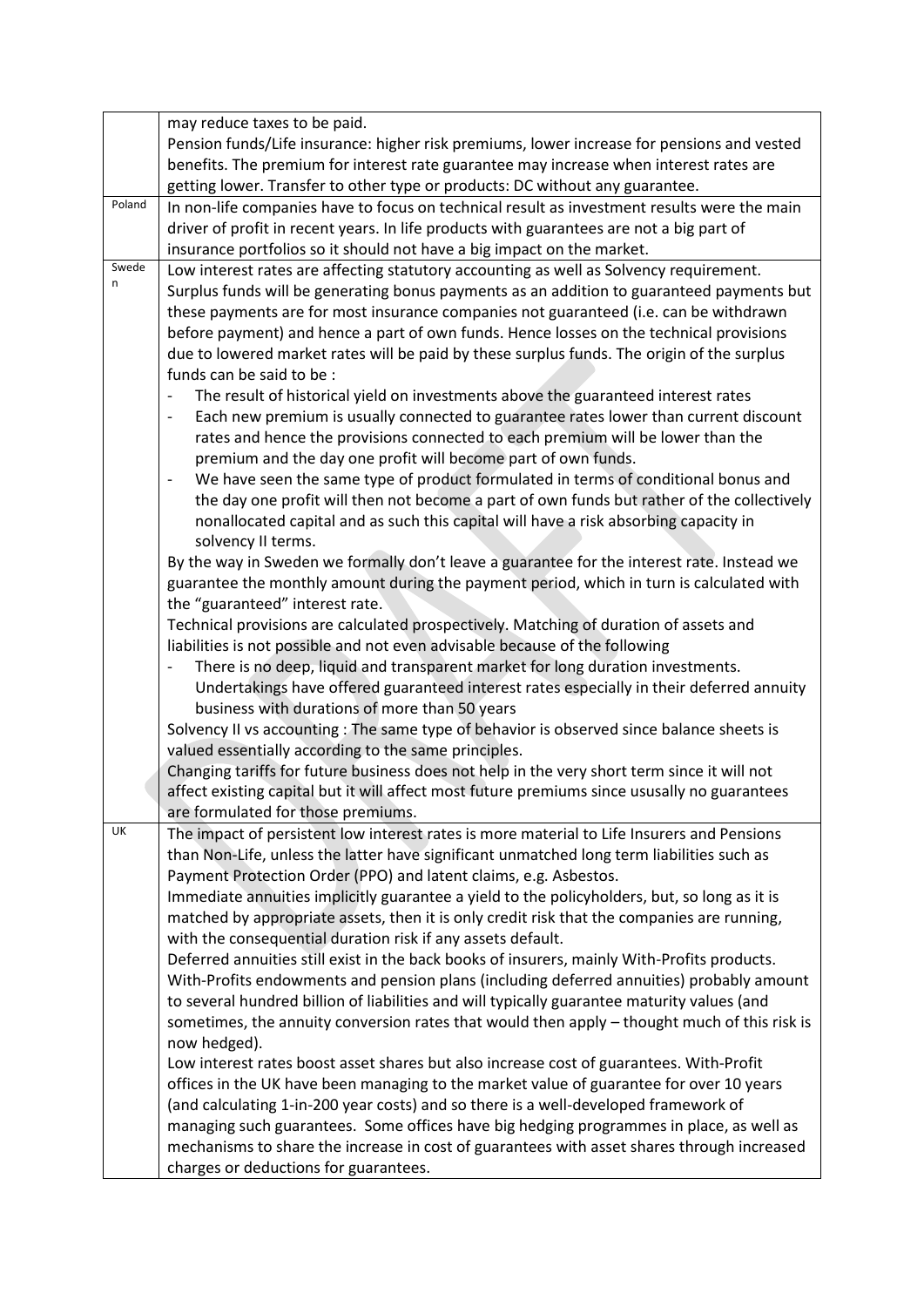|              | Those With-Profits UK companies with operations in mainland Europe are impacted by the<br>low interest rates due to large exposure to guaranteed annuity rates with prolonged                                                                                                                                                                                                                                                                                                          |
|--------------|----------------------------------------------------------------------------------------------------------------------------------------------------------------------------------------------------------------------------------------------------------------------------------------------------------------------------------------------------------------------------------------------------------------------------------------------------------------------------------------|
|              | durations.<br>Protection business is also influenced by interest rates since the profitability of whole life<br>business is dependent on the lapse rates assumed at later life (when the reserve is positive)<br>and hence the discount rate at which these profits can be valued.                                                                                                                                                                                                     |
|              | Sustained fall in interest rates can have significant, but hopefully manageable, impacts on<br>the current solvency position for many life insurers under the current regulatory regime due<br>to asset liability management (ALM) policy and hedging programmes. Under Solvency II, the<br>position is more complicated by the introduction of risk margin on policyholder liabilities                                                                                                |
|              | due to the impact of discounting.<br>Potential longer term implication of prolonged low rates might include:<br>Top line growth could be impacted if prolonged low rates results in a reduction in the                                                                                                                                                                                                                                                                                 |
|              | attractiveness of the products offered by insurers.<br>Reduced profitability if margins are compressed.                                                                                                                                                                                                                                                                                                                                                                                |
|              | Increased need to further diversify investments and potentially move into more illiquid<br>and/or longer duration assets in order to increase potential returns.<br>Insurers own legacy defined benefit pension liabilities could become more onerous, putting                                                                                                                                                                                                                         |
|              | additional pressure on profitability and reducing capital availability.                                                                                                                                                                                                                                                                                                                                                                                                                |
| 2.           | Is it possible to change the terms and conditions incl. interest guarantees of existing<br>insurance contracts? If so, on what grounds? Is this also happening in practice?                                                                                                                                                                                                                                                                                                            |
| Austria      | A change of terms and conditions and especially of the guaranteed interest rate is not<br>possible.                                                                                                                                                                                                                                                                                                                                                                                    |
| Belgiu<br>m  | No, in Belgium it is not possible to change the term and conditions of existing insurance<br>contracts unless a specific law would be introduced. Companies can not change on a<br>unilateral basis, an agreement of the policy holder is required.                                                                                                                                                                                                                                    |
| Bulgari<br>a | Only if the clients benefit from the change and the change is consensual.                                                                                                                                                                                                                                                                                                                                                                                                              |
| Denma<br>rk  | Yes, it is possible through the above mentioned "re-selection" with consent of the<br>policyholders, and a lot of companies have exploited is possibility in recent years.                                                                                                                                                                                                                                                                                                             |
| Finland      | Finnish Insurance Contracts Legislation (free translation):<br>$\boldsymbol{\eta}$                                                                                                                                                                                                                                                                                                                                                                                                     |
|              | Premiums and other terms and conditions in life insurance can be changed only when there<br>are special grounds for these changes resulting from general claims experience or changes in<br>interest rates and the content of the insurance contract does not materially change when<br>compared to the original contract                                                                                                                                                              |
|              | This means that there are possibilities to change terms and conditions based on claims<br>experience or interest rates. However, the application of this has not been extensively<br>tested, probably because of competitive pressures. Also applying this would probably be<br>challenged in the courts making the situation somewhat unclear - even though it is generally<br>thought that applying this piece of legislation should be straightforward in the current<br>situation. |
| France       | Every policy can be modified with the agreement of the underwriter of the contract.<br>French actors are now trying to progressively convert their historical activities into the more<br>profitable unit-linked guarantees. The remuneration offered are also less attractive (2.5 % in<br>2014). They remain however exposed to the important guaranteed interest rates offered<br>through old contracts, which were not modified.                                                   |
| Germa<br>ny  | According to Insurance Supervisory Law a change of terms and conditions and especially the<br>guaranteed interest rate is only possible as last resort to prevent companies from going<br>bankrupt. In such a case of emergency, the regulator can - theoretically - change the terms<br>of an existing contract. The preferred solution, however, would be a transfer of the affected                                                                                                 |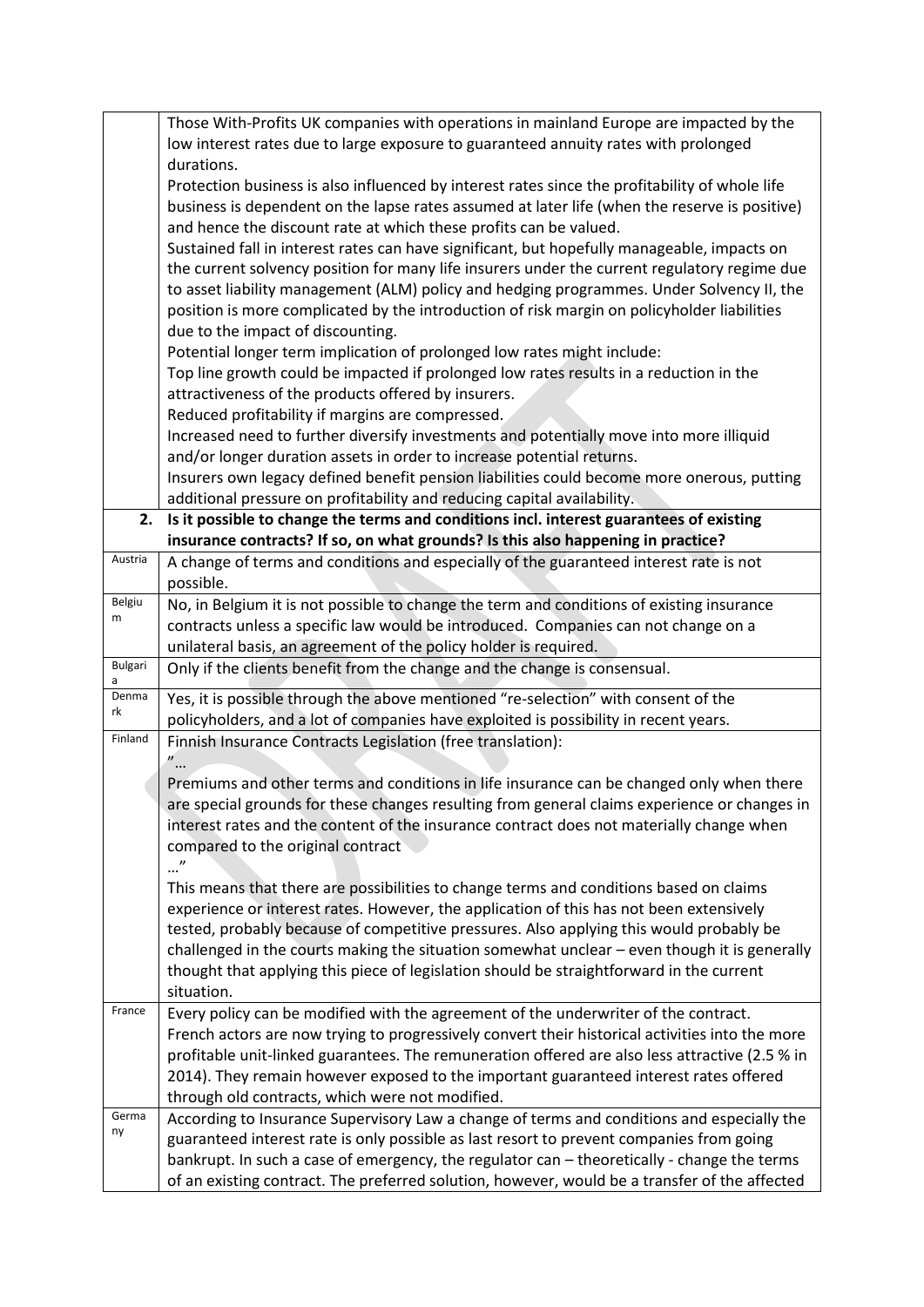|             | portfolio to another company.                                                                    |
|-------------|--------------------------------------------------------------------------------------------------|
|             | The German insurance industry has founded a life insurance company (Protector) whose             |
|             | scope of business is the administration of transferred portfolios in case of failure of a life   |
|             | insurance company. The undertaking is financed by the insurance industry.                        |
|             | Contract Law also theoretically offers the possibility to change terms of an existing contract   |
|             | to prevent policyholders from being jeopardized by adverse development of risks. There is        |
|             | no experience in the market whether such an adaptation would also be possible because of         |
|             | low interest rates. The previous version of this particular article in the law was restricted to |
|             | shortfalls in biometrics.                                                                        |
|             |                                                                                                  |
|             | According to Commercial Law in combination with Insurance Supervisory Law since 2011,            |
|             | undertakings have to establish additional reserves for contracts with a guaranteed interest      |
|             | rate if that is higher than a reference rate. This reference rate is calculated as a ten years   |
|             | arithmetic average of a reference period of ten years of zero-coupon-Euro-swap rates with a      |
|             | duration of ten years. However, financing this additional reserve is a great challenge because   |
|             | of the unexpected dramatic decrease of the yields available from capital markets and as a        |
|             | direct implication of the reference rate (as defined in 2.). Undertakings may need to use        |
|             | hidden reserves in their assets to finance this additional expenditure.                          |
| Ireland     | It is not generally possible to change policy terms and conditions without securing individual   |
|             | policyholder agreement.                                                                          |
|             | Transfers of books of business can in certain cases be effected by order of the courts without   |
|             | individual policyholder agreement, but subject to a significant set of conditions to ensure      |
|             | commitments can be met after such transfers.                                                     |
|             | Existing contracts can be modified with the agreement of the policyholder. This has usually      |
|             | been limited to adding additional policy benefits (e.g. increased death benefits).               |
|             | Some terms and conditions do include the right to increase certain charges on certain            |
|             | conditions without policyholder agreement, but such increases do not represent a change in       |
|             | terms and conditions.                                                                            |
| Italy       | No.                                                                                              |
|             | There are some types of policy currently on the market (the so called PIPs, i.e. Pension         |
|             | Individual Plans) that contain, since the inception date, some agreement of change of            |
|             | specific contract parameters like the TMG or demographic tables. The contract specifies the      |
|             | terms and conditions under which changes can take place.                                         |
|             | Another option is to change the contracts conditions already sold with the instrument of the     |
|             | "transformation" of the policy (the Technical Provisions are invested as a single premium in     |
|             | a different policy), however, subject to the approval of the policyholder. This solution is a    |
|             | private negotiation that have to be closed policy by policy.                                     |
| Lithuan     | There is no such possibility.                                                                    |
| ia<br>Norwa | Non-life: Normally no contracts with interest guarantees. Terms and conditions are adjusted      |
| y           | at the next renewal, for most contracts on an annual basis.                                      |
|             | Pension funds: not possible for contracts opened for new accrual. For vested benefits, it is     |
|             | possible to convert to risk capital with no guarantee on return.                                 |
|             | An example are the so-called FMI contracts ("Fripoliser med investeringsvalg"): A paid up        |
|             | policy has an interest guarantee in average of 3.5%. Starting from 1 September 2014, a           |
|             | policyholder can convert his/her policy to a unit linked paid up policy. The policyholder will - |
|             |                                                                                                  |
|             | when converting - let go of the interest guarantee, and can choose how to administer the         |
|             | pension funds in the policy. For the time being about NOK 1.5 billion have been converted        |
| Poland      | into this product.                                                                               |
| Swede       | No such possibility.                                                                             |
| n           | For existing capital : No<br>For future premiums : Yes - most often                              |
|             |                                                                                                  |
|             | Older parts of the business volumes also guarantees future premiums                              |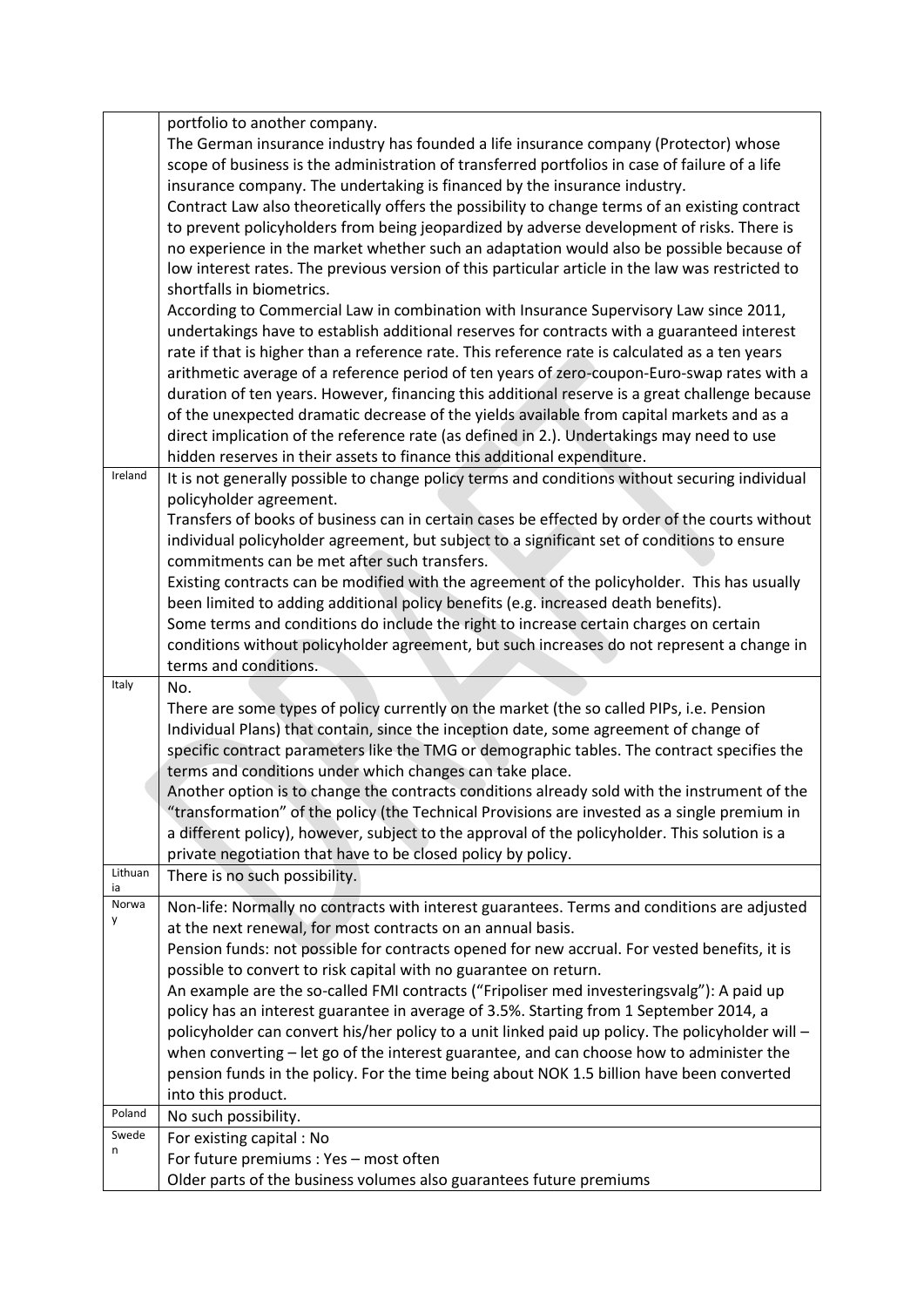|             | but since most of the business is occupational pensions rotation on the labour market limits                             |
|-------------|--------------------------------------------------------------------------------------------------------------------------|
|             | the value of these guarantees and they are premiumwise transformed to the present                                        |
|             | guarantee level in about a 10 year period.                                                                               |
|             | Some companies with low solvency has suggested new lower guarantee levels with                                           |
|             | corresponding higher bonus rates to customers who may chose these suggestions on a                                       |
|             | voluntary basis.                                                                                                         |
| UK          | Some offices have mechanisms to share the increase in cost of guarantees with asset shares                               |
|             | through increased charges or deductions for guarantees.                                                                  |
| 3.          | Is it possible that a company, fulfilling solvency rules in the Solvency II sense, fails based<br>on accounting figures? |
| Austria     | As accounting standards for local GAAP differ considerably from the valuation principles of                              |
|             | Solvency II, at least in theory it might happen that a company fulfilling solvency rules could                           |
|             | end up failing under local GAAP.                                                                                         |
|             | Under Austrian GAAP assets are not shown at market value, but at book value, and liabilities                             |
|             | are calculated and discounted using the calculation basis that was used at the beginning of                              |
|             | the contract (i.e. not risk-free and not best estimate). Additional reserve are necessary in                             |
|             | local GAAP for life insurance e.g. because of the low interest environment and for old                                   |
|             | annuity tables that do not contain sufficient margins.                                                                   |
| Belgiu      | This can be possible in very specific situations, but is highly unlikely. The opposite can be                            |
| m           | possible.                                                                                                                |
| Bulgari     | According to Code of Insurance a company is declared bankrupt if own funds are not                                       |
| a           | sufficient to cover the Minimum Capital Requirement and a short-term recovery plan cannot                                |
|             | be established.                                                                                                          |
|             | A company fulfilling solvency requirements cannot be declared bankrupt because of                                        |
|             | accounting figures.                                                                                                      |
| Denma       | The Danish FSA is currently working on a new executive order aligning the Danish accounting                              |
| rk          | rules to Solvency II. The planned entry into force date is 1st of January 2016, so by then                               |
|             | there the above shouldn't be possible. As of now it would also be very unlikely.                                         |
| Finland     | Finnish company legislation as such has rules that when company accounts show that all                                   |
|             | equity is used then the company needs to be declared bankrupt. Finnish insurance company                                 |
|             | legislation is a special law in relation to company legislation.                                                         |
|             | In Finland insurance accounting is derived from the Insurance Accounts Directive and for                                 |
|             | example technical provisions in accounting differ from technical provisions used in Solvency                             |
|             | II. Also many other valuation principles differ from each other in accounting and in solvency                            |
|             | calculations. Therefore, at least in theory, there is the possibility that a company fulfilling                          |
|             | solvency rules could end up in a situation where company accounts turn bad.                                              |
|             | However, in such a situation Finnish legislation requires that the company should prepare a                              |
|             | solvency calculation. If the solvency calculation shows that the company is after all solvent                            |
|             | the company will not be declared bankrupt.                                                                               |
|             | That is, a company fulfilling solvency requirements cannot be declared bankrupt because of                               |
|             | accounting figures.                                                                                                      |
| France      | Under Solvency 2 regulation, the bankruptcy of an insurance company can be due to an                                     |
|             | inability to respect it solvency needs or to a payment default. An adverse net position                                  |
|             | regarding French accounting standards is not enough do declare a bankruptcy.                                             |
| Germa<br>ny | According to Insurance Supervisory Law a company is declared bankrupt if own funds are                                   |
|             | not sufficient to cover the Minimum Capital Requirement ("Garantiefonds") and a short-                                   |
|             | term recovery plan cannot be established.                                                                                |
|             | If an undertaking fulfills the Solvency Requirements, there is an additional risk resulting from                         |
|             | Commercial Law. If an undertakings has to increase the (statutory) technical provisions                                  |
|             | considerably - e.g. based on the requirements mentioned under 2) - this might lead to excess                             |
|             | indebtedness in statutory accounting.                                                                                    |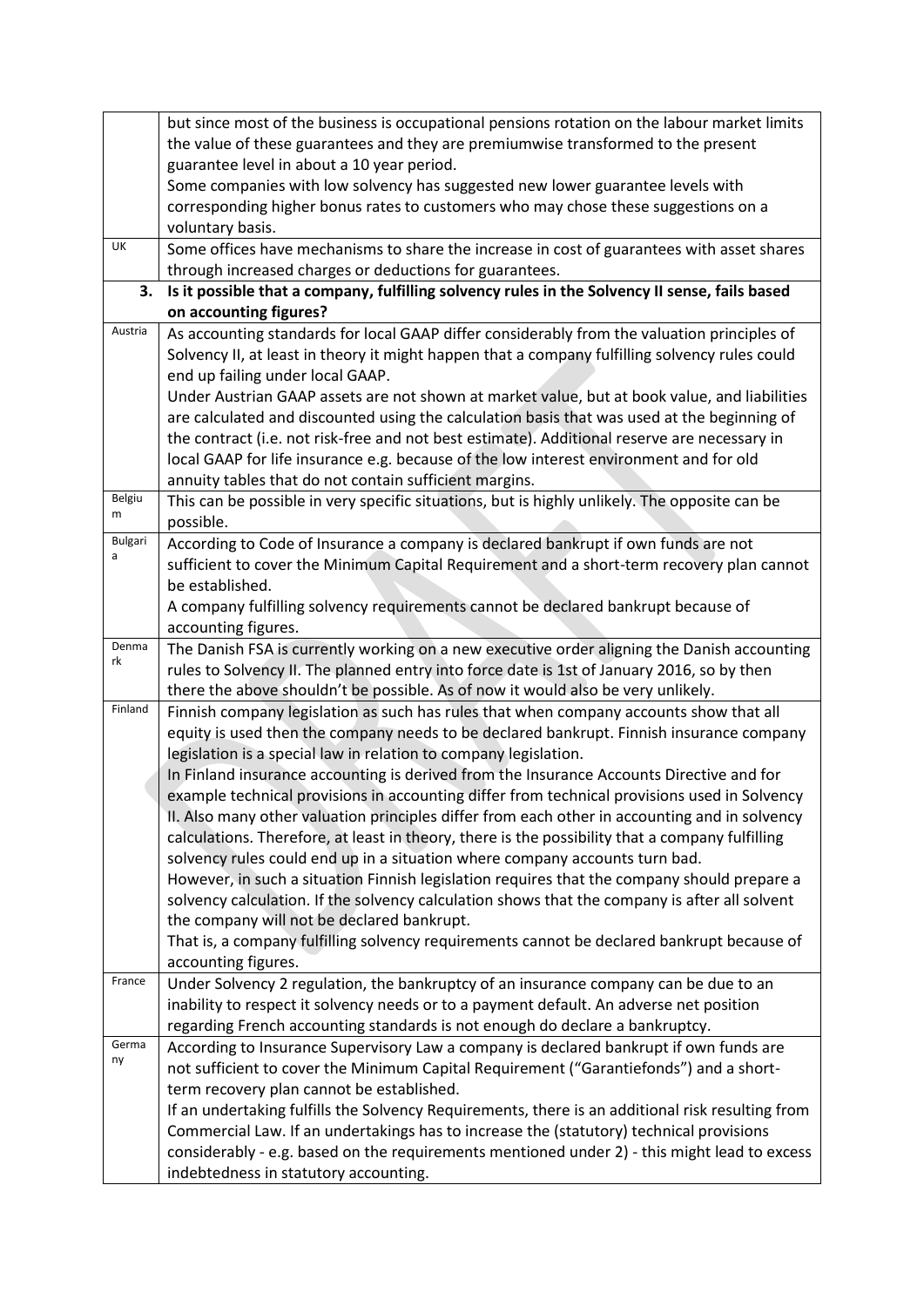|            | This risk can incur in case of a rise of interest rates in capital market. This might improve the |
|------------|---------------------------------------------------------------------------------------------------|
|            | Solvency position of the undertaking. However, strengthening of reserves under statutory          |
|            | accounting might still be required. The above-mentioned reference rate is calculated as a         |
|            | ten-year average and will therefore react at a delayed point in time. This can lead to the        |
|            | requirement to increase the technical provisions even in this scenario, where the financing       |
|            | mechanism might no longer work.                                                                   |
| Ireland    | No. The ultimate arbiter of insurance company solvency is the Central Bank of Ireland,            |
|            | which will assess solvency in line with the Solvency II regime.                                   |
| Italy      |                                                                                                   |
|            | According to Insurance Code a company is declared bankrupt if own funds are not sufficient        |
|            | to cover the Minimum Capital Requirement ("Garantie fonds") and a short-term recovery             |
|            | plan cannot be established.                                                                       |
|            | In Italy, long-term contracts (whole life, endowment, annuity and so on) are widely sold.         |
|            | These contracts benefits are linked to the interest return of a segregate fund with a             |
|            | minimum guarantee (from 0% to 4%). In case of persistent low interest rates, the                  |
|            | undertaking could not be able to guarantee the minimum interest rate for some life                |
|            | insurance contracts (with guarantee and profit sharing).                                          |
|            | Therefore, considering the current level of guarantees in the undertaking portfolio offered       |
|            | to the policy-holders, a decrease of the loss absorbing capacity of technical provisions would    |
|            | be registered. In addition, the interest rate yields used to discount CFs are lower than the      |
|            | interest rate returns arisen from the segregate fund. This may lead to an increase of the         |
|            | technical reserves affecting the accounting figure in the SII Economic Balance sheet.             |
|            | So, the general answer is no because Solvency II economic balance sheet seems to be               |
|            | subjected to more severe rules.                                                                   |
| Lithuan    |                                                                                                   |
| ia         | There are minimal levels of the capital set in the Company Law. Different actions shall be        |
|            | taken in case of breaching these levels (up to a bankruptcy). Accounting figures matter in        |
|            | this case. Solvency II capital includes future profits that is not reflected in accounting.       |
|            | Therefore theoretically it is possible that a solvent company according to Solvency II            |
|            | requirements fails on accounting figures.                                                         |
| Norwa<br>y | Although in theory not completely impossible, it is difficult to imagine a situation where the    |
|            | difference should become so big that a company would fail to according to IFRS, while at the      |
|            | same time fulfilling solvency II rules. It rather seems probably that IFRS may give a seemingly   |
|            | better impression of the company's situation.                                                     |
|            | Non-life: mainly the solvency II principles will be applied for accounting purposes.              |
|            | Life: here the customer's accounting principle will be applied in accounting.                     |
| Poland     | Based on market shares it seems it is not a problem.                                              |
| Swede      | I should say no since the same principles are applied to both balance sheets and in principle     |
| n          | "market" aluation also of technical provisions. Maybe you can say that capital requirements       |
|            | differ but                                                                                        |
| UK         | Life insurance companies are particularly exposed to interest rate and credit risk due to the     |
|            | long-term nature of many of the products. Companies aim to match assets and liabilities           |
|            | across the life of the liability. The impact of lower rates on UK life insurance companies is     |
|            | relatively limited if they have strong ALM practices, which means relatively minor                |
|            | mismatches in the duration of assets and liabilities. Therefore, from a solvency perspective,     |
|            |                                                                                                   |
|            | the impact may be manageable, especially if the low interest rate environment is not              |
|            | sustainable.                                                                                      |
|            | From a technical provisions point of view, low interest rates increase the valuation of           |
|            | liabilities. Since it also increases asset values, this in turn increases both capital resources  |
|            | and capital requirements. To the extent that the company is well-matched, these should            |
|            | largely cancel each other out. However, where there are asset/liability mismatches, then the      |
|            | firm is exposed to re-investment and longevity risks. Capital requirements increase from          |
|            | discounting these positions at lower rates.                                                       |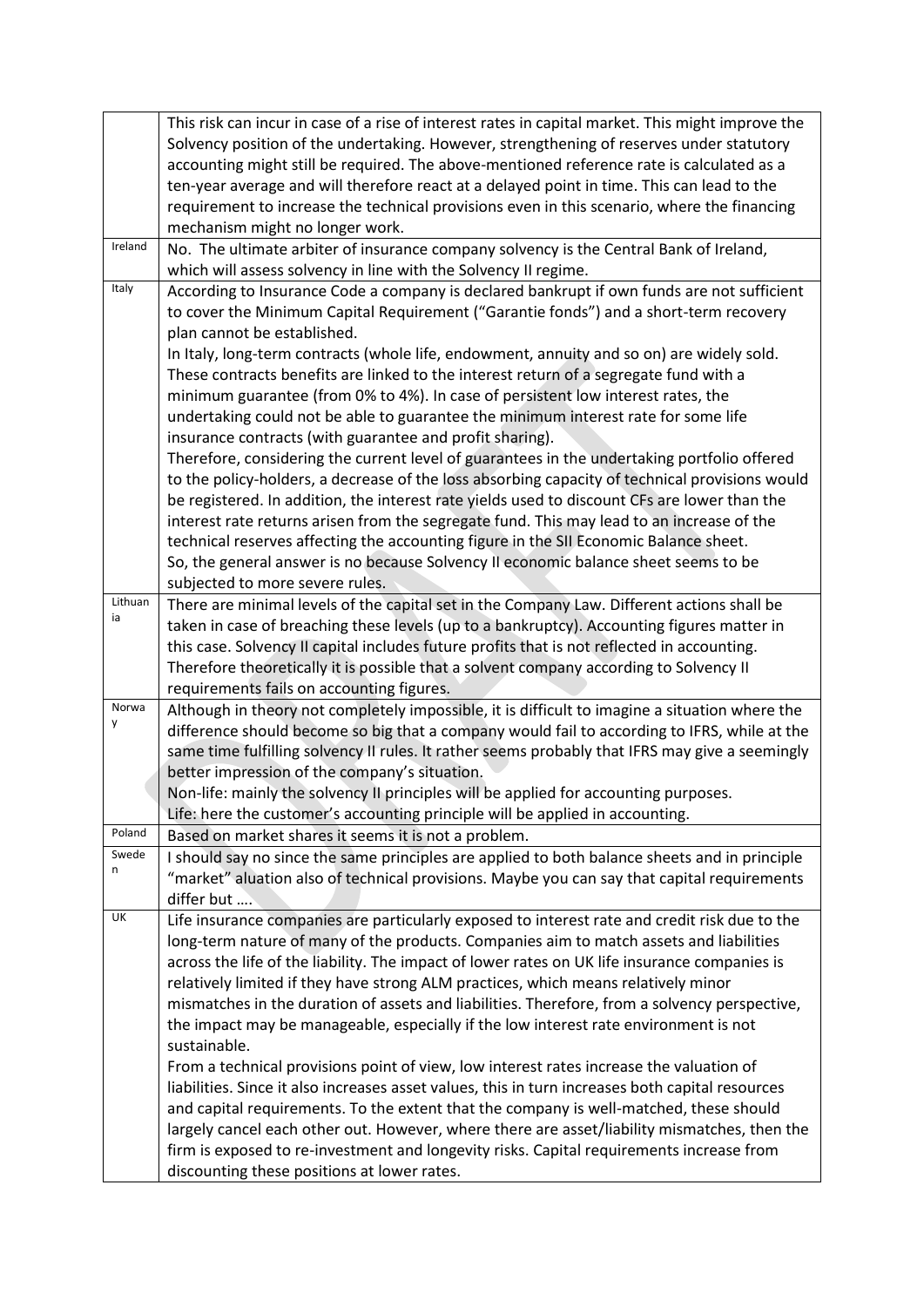| 4.      | What kind of priority rules for insurance claims there exists in your legislation in case of     |
|---------|--------------------------------------------------------------------------------------------------|
|         | bankruptcy?                                                                                      |
| Austria | Insurance claims have priority over other claims of the company. Insurance Law requires an       |
|         | insurance coverage fund, which is at any time sufficient to cover all liabilities resulting from |
|         | insurance contracts (under local GAAP).                                                          |
| Belgiu  | In case of bankruptcy the first priority is given to the tax authorities and social security     |
| m       | authorities. In a second order, the insurance contract holders.                                  |
| Bulgari | A transfer of insurance obligations to another company is generally preferred. Insurance         |
| a       | claims have in bankruptcy priority over other claims to the company.                             |
| Denma   | We have an "Executive Order on Registration of Assets", which requires all insurance             |
| rk      | companies to keep a register of assets at a value, which shall, at all times, as a minimum,      |
|         | correspond to the value of the total insurance provisions. In case of bankruptcy the Danish      |
|         | FSA may required the regiser to be deposited and used to cover insurance claims.                 |
| Finland | Insurance claims have in bankruptcy priority over other claims to the company. Claims            |
|         | related to accidents for residential property have priority over other insurance claims in a     |
|         | non-life insurance company. In case where the company still has enough assets covering all       |
|         | insurance contracts the first alternative is always to try to transfer insurance contracts and   |
|         | assets covering them to another company.                                                         |
| France  | A transfer of insurance obligations to another company is generally preferred.                   |
|         | Preferential debts are recognized in case of bankruptcy. Direct or indirect debts toward State   |
|         | and employees are firstly considered, just before obligations towards policyholders and          |
|         | other creditors.                                                                                 |
| Germa   | Insurance claims have priority over other claims of the company. Insurance Law requires an       |
| ny      | insurance coverage fund, which is at any time sufficient to cover all liabilities resulting from |
|         | insurance contracts.                                                                             |
| Ireland | An insurance policy claimant has priority over other creditors in the event that an insurer      |
|         | becomes insolvent.                                                                               |
|         | In addition, an Insurance Compensation Fund has been established in Ireland to facilitate        |
|         | payments up to a defined maximum to policyholders in relation to risks in the State where        |
|         | an Irish authorised or an EU authorised non-life insurer goes into liquidation and the           |
|         | approval of the High Court has been obtained for such payments.                                  |
| Italy   | According to the art. 258 ("Treatment of insurance or reinsurance claims") of Code of Private    |
|         | Insurance (Legislative Decree n. 209 of 7 September 2005) assets representing technical          |
|         | provisions for life and non-life business which, on the date of the compulsory winding up        |
|         | measure, are recorded in the relevant book shall be used to reimburse as a matter of priority    |
|         | liabilities arising out of the contracts to which they refer.                                    |
|         | Generally, the Italian pension insurance products are made up in the form of special funds,      |
|         | separate and independent from the assets of the undertaking. They are exclusively intended       |
|         | to the payment of benefits to beneficiaries. They cannot be used to cover the claim costs        |
|         | requested by the creditors of the company in case of failure of the latter.                      |
| Lithuan | According to the Insurance Law in case of bankruptcy of insurance company assets covering        |
| ia      | technical provisions may be used only for covering insurance claims and other obligations        |
|         | stemming from insurance contracts. There is only one exception that up to 10% of the assets      |
|         | covering technical provisions may be used to cover bankruptcy administration costs.              |
| Norwa   | According to legislation «banksikringsloven» § 4-11 (2), claims under insurance contracts        |
| y       | linked to direct insurance, including interest income, have priority compared to other claims,   |
|         | also those regarding taxes or statutory claims.                                                  |
| Poland  | The government fund (UFG) returns 50% of policy value, not more than 30.000 EUR in case          |
|         | of life policies.                                                                                |
| Swede   | Insurance claims have priority over other claims of the company. Insurance Law requires an       |
| n       | insurance coverage fund, which is at any time sufficient to cover all liabilities resulting from |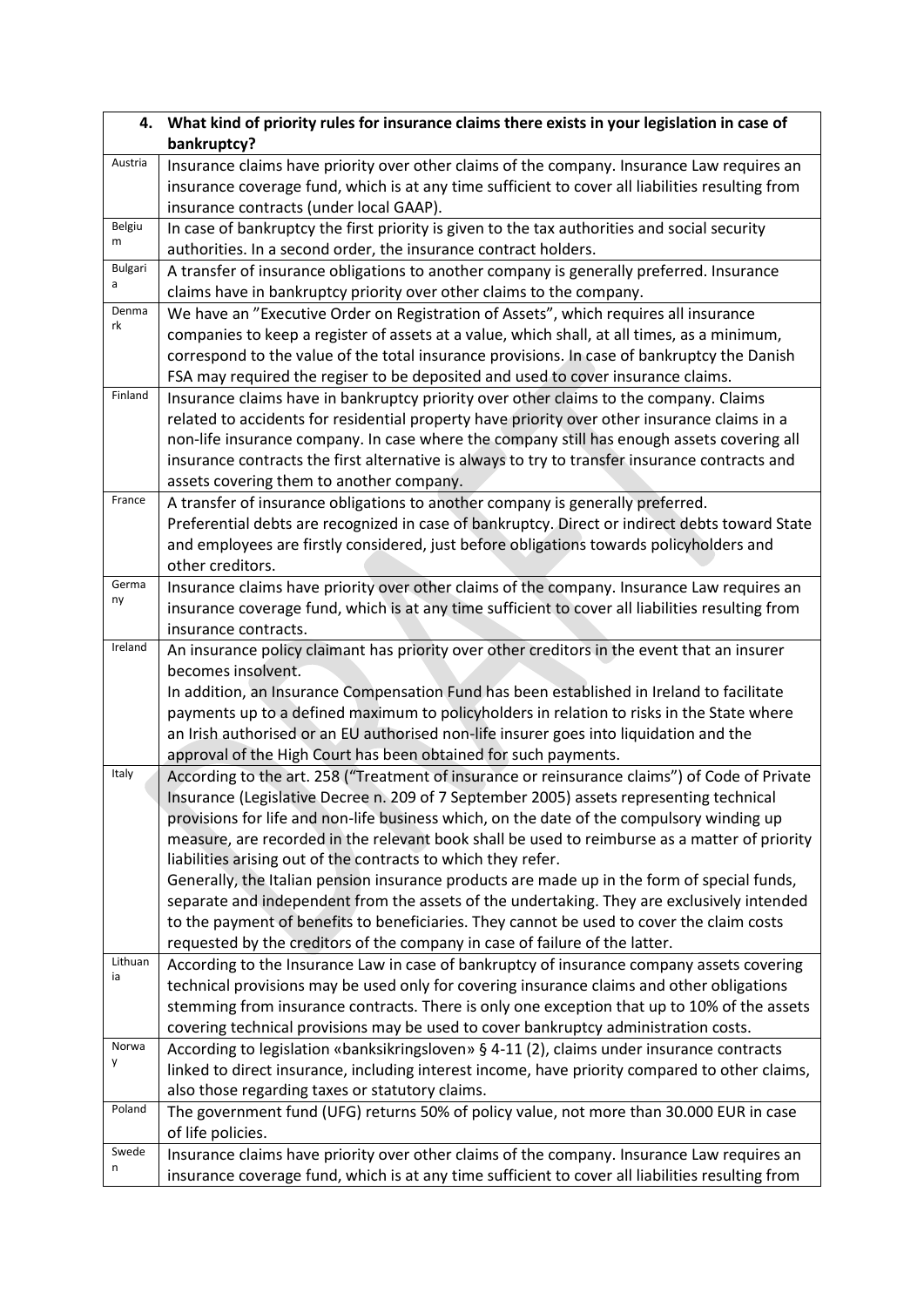|                | insurance contracts.                                                                                                                                                                        |  |
|----------------|---------------------------------------------------------------------------------------------------------------------------------------------------------------------------------------------|--|
| UK             | The rules which apply to winding up of an insurer provide that direct insurance debts (e.g.<br>monies owed to an insurer's own policyholders) are to be paid in priority to all other       |  |
|                | unsecured debts, except staff remuneration and pensions contributions. This rule does not                                                                                                   |  |
|                | however apply to policyholders of other insurance companies which the insurer has                                                                                                           |  |
|                | reinsured. In practice, unit-linked policyholders are often protected because the reinsured                                                                                                 |  |
|                | company will have taken security in the form of a floating charge which effectively puts its                                                                                                |  |
|                | unit-linked policyholders into the same position as the direct policyholders of the reinsurer.                                                                                              |  |
|                |                                                                                                                                                                                             |  |
| Generally on 0 |                                                                                                                                                                                             |  |
| Ireland        | Guaranteed interest rates are much more of an issue for long term (life) products than for                                                                                                  |  |
|                | non-life products (which in Ireland are short term and, with the exception of the comment in                                                                                                |  |
|                | question 1 below, carry no long term guarantees). Unless stated, comments below relate to                                                                                                   |  |
|                | life business.                                                                                                                                                                              |  |
|                | The Irish domestic life new business market consists of the following main product types:                                                                                                   |  |
|                | Unit linked annual and single premium with no interest rate guarantees                                                                                                                      |  |
|                | Term assurance, and other long term protection business at guaranteed and non-                                                                                                              |  |
|                | guaranteed rates, with implicit interest rate guarantees which are based on available                                                                                                       |  |
|                | yields at outset and generally closely hedged                                                                                                                                               |  |
|                | Annuities with built in interest rate guarantees based on available long term yields at<br>$\overline{\phantom{0}}$                                                                         |  |
|                | policy commencement and generally closely hedged                                                                                                                                            |  |
|                | The following types of product are also offered:                                                                                                                                            |  |
|                | Structured products, with product features based on assets purchased by insurance                                                                                                           |  |
|                | $\overline{\phantom{0}}$                                                                                                                                                                    |  |
|                | companies from suitable providers and policyholder counterparty exposure to                                                                                                                 |  |
|                | underlying asset provider (and not insurance company)                                                                                                                                       |  |
|                | Unitised with profits products, with annual and terminal bonuses declared based on<br>$\qquad \qquad -$                                                                                     |  |
|                | performance of underlying assets. Surrender values not generally guaranteed other<br>than at certain durations, with non-guaranteed surrender values reflecting underlying                  |  |
|                | asset values at the time of surrender.                                                                                                                                                      |  |
|                | Short term protection business (life, health and disability)<br>-                                                                                                                           |  |
|                | There are some blocks of pension business which offer policyholders the option of                                                                                                           |  |
|                | guaranteed annuity rates at retirement. This business stopped being sold some years ago.<br>Business with implicit guaranteed interest rates is important in the Irish domestic life market |  |
|                | but there is minimal if any business with explicit guaranteed interest rates for which the                                                                                                  |  |
|                | insurance companies are liable. Implicit interest rates offered are generally actively hedged                                                                                               |  |
|                | with assets of suitable duration and/or reinsured.                                                                                                                                          |  |
|                | The Irish offshore life new business market consists of the following main product types:                                                                                                   |  |
|                | Unit linked annual and single premium with no interest rate guarantees                                                                                                                      |  |
|                | Variable annuity business. These are unit linked products offering long term optional                                                                                                       |  |
|                | interest rate guarantees. Terms offered are dependent on interest rates at the time of                                                                                                      |  |
|                | product sale and generally hedged, though with varying degrees of depth of hedging.                                                                                                         |  |
|                | Guarantees are offered in a number of different forms so that the level of interest rate                                                                                                    |  |
|                | guaranteed may not be evident.                                                                                                                                                              |  |
|                | The following types of product are also offered:                                                                                                                                            |  |
|                | Short term protection business (life, health and disability)                                                                                                                                |  |
|                | In the offshore facing market, the variable annuity product is the category which offers the                                                                                                |  |
|                | greatest exposure to interest rate guarantees.                                                                                                                                              |  |
|                | Some historic business, primarily legacy business which was written from other European                                                                                                     |  |
|                | territories but which was transferred into and is now regulated from Ireland, offers                                                                                                        |  |
|                | significant interest rate guarantees. This is not believed to be material in the context of the                                                                                             |  |
|                | overall market.                                                                                                                                                                             |  |